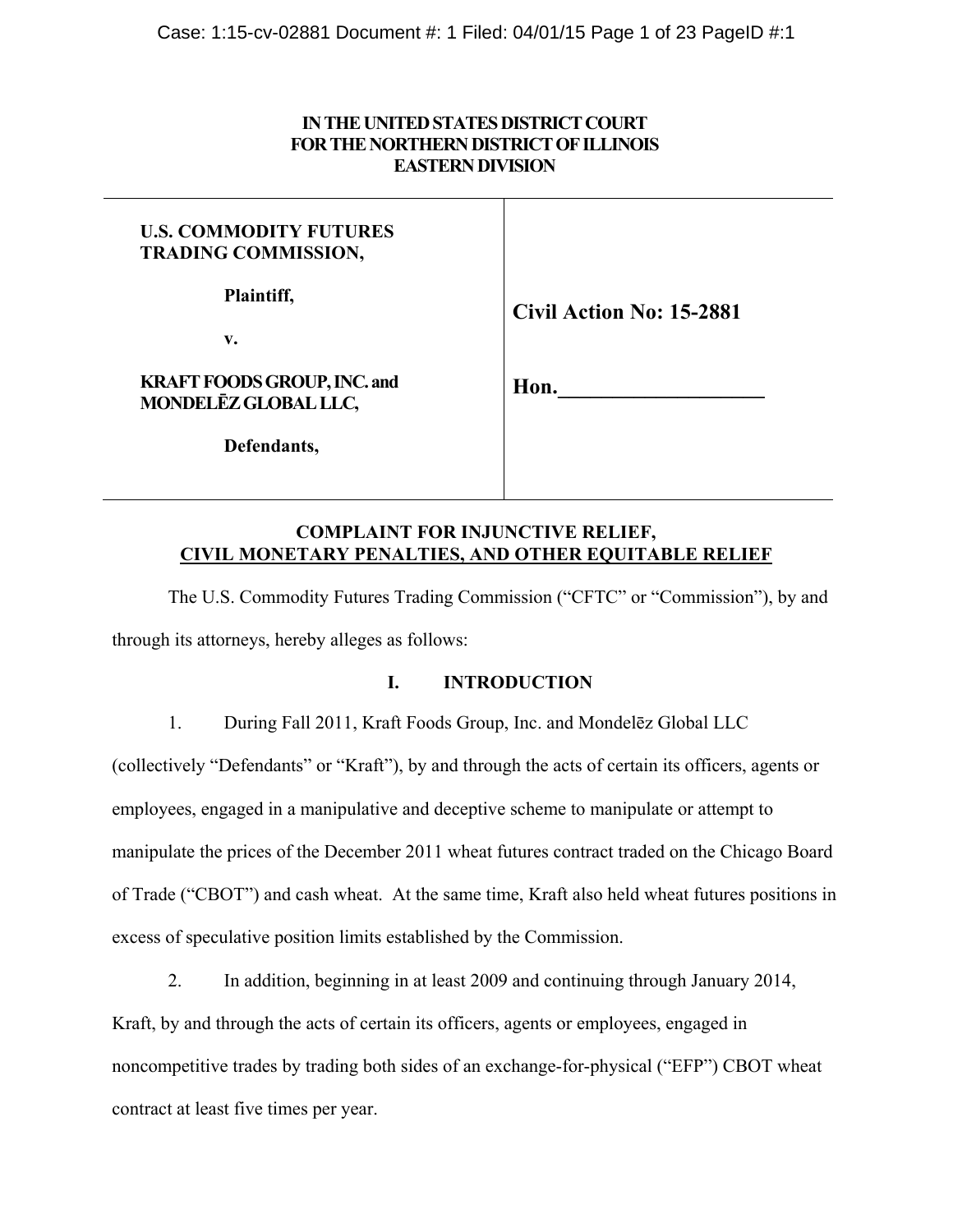## Case: 1:15-cv-02881 Document #: 1 Filed: 04/01/15 Page 2 of 23 PageID #:2

3. By engaging in this conduct and the conduct further described herein, Kraft has engaged, is engaging, or is about to engage in acts and practices that violate the Commodity Exchange Act (the "Act"), 7 U.S.C. §§ 1 *et seq*. (2012), and Commission Regulations ("Regulations") promulgated thereunder, 17 C.F.R. §§ 1 *et seq*. (2014). Specifically, by using a deceptive or manipulative device in connection with the December 2011 wheat futures contract and cash wheat, Kraft violated Sections  $6(c)(1)$  of the Act, 7 U.S.C. § 9(1) (2012), and Regulation 180.1, 17 C.F.R. § 180.1 (2014). In addition, by manipulating and attempting to manipulate the prices of the December 2011 wheat futures contract and cash wheat, Kraft violated Sections  $6(c)(3)$  and  $9(a)(2)$  of the Act, 7 U.S.C. §§  $9(1)$  and  $13(a)(2)$  (2012), and Regulation 180.2, 17 C.F.R. § 180.2 (2014). Further, by holding wheat futures positions in excess of Commission speculative position limits set forth in Regulation 150.2, 17 C.F.R. § 150.2 and CBOT speculative position limits, Kraft violated Sections 4a(b) and (e) of the Act, 7 U.S.C. § 6a(b) and (e) (2012). Finally, by engaging in wash sales by trading both sides of EFP contracts, Kraft violated Section 4c(a) of the Act, 7 U.S.C. § 6c(a) (2012), and Regulation 1.38(a), 17 C.F.R. § 1.38(a) (2014).

4. Accordingly, the CFTC brings this action pursuant to Section 6c of the Act, 7 U.S.C. § 13a-1 (2012), to enjoin Kraft's unlawful acts and practices and to compel its compliance with the Act and Regulations. The CFTC also seeks civil monetary penalties and remedial ancillary relief, including disgorgement, pre- and post-judgment interest, and such other equitable relief as this Court may deem necessary and appropriate.

# **II. JURISDICTION AND VENUE**

5. This Court has jurisdiction over this action pursuant to Section 6c(a) of the Act, 7 U.S.C. § 13a-1(a) (2012), which authorizes the CFTC to seek injunctive relief against any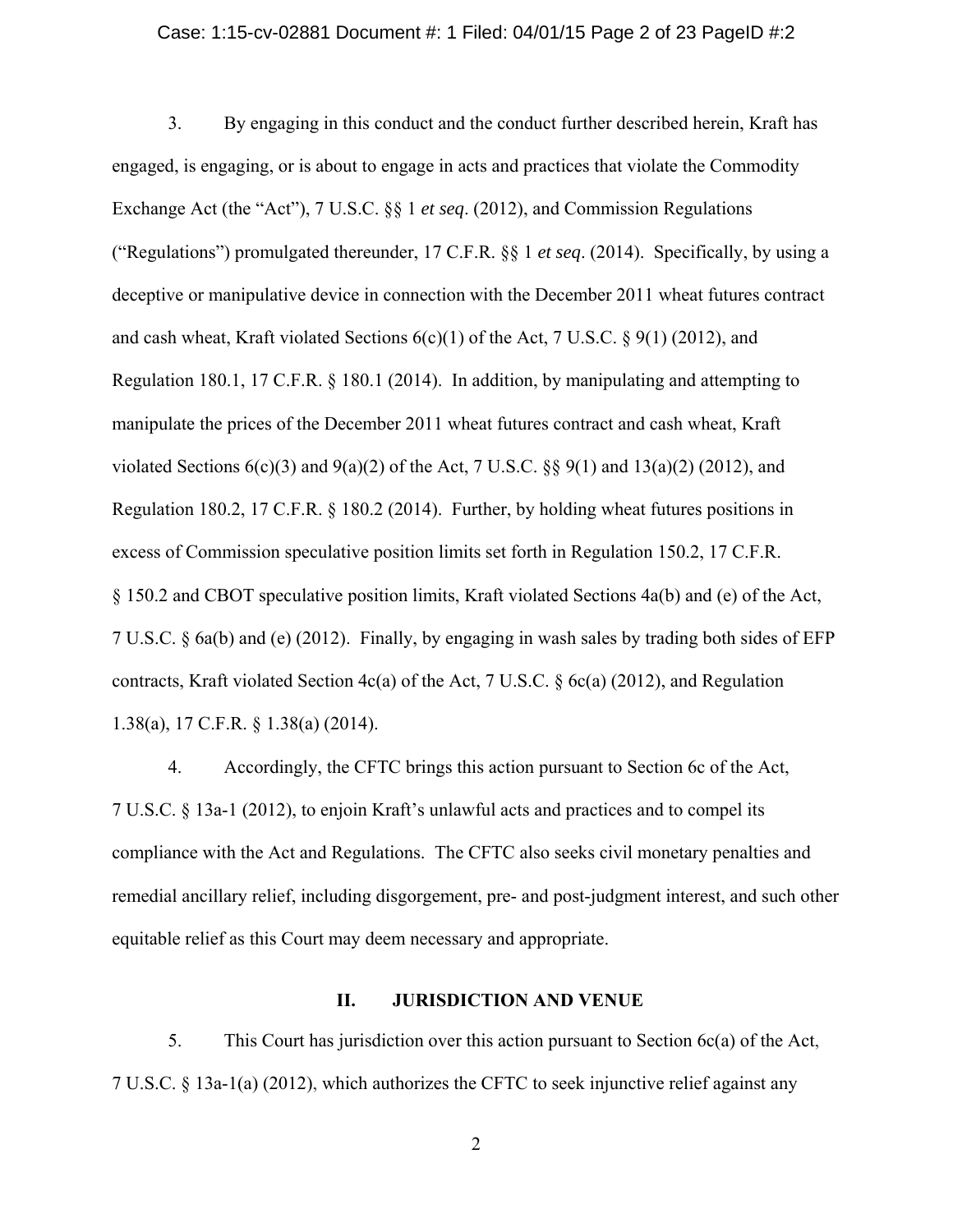## Case: 1:15-cv-02881 Document #: 1 Filed: 04/01/15 Page 3 of 23 PageID #:3

person whenever it appears that such person has engaged, is engaging, or is about to engage in any act or practice that violates any provision of the Act or any rule, regulation, or order promulgated thereunder.

6. Venue properly lies with this Court pursuant to Section 6c(e) of the Act, 7 U.S.C. § 13a-1(e) (2012), because Kraft is located and transacts business in this District, and the acts and practices in violation of the Act have occurred, are occurring, or are about to occur within this District, among other places.

# **III. PARTIES**

7. Plaintiff **U.S. Commodity Futures Trading Commission** is an independent federal regulatory agency charged by Congress with the responsibility for administering and enforcing the provisions of the Act, 7 U.S.C. §§ 1 *et seq.* (2012)*,* and the Regulations promulgated thereunder, 17 C.F.R. §§ 1.1 *et seq.* (2014).

8. Defendant **Kraft Foods Group, Inc.** is one of North America's largest consumer packaged food and beverage companies, with headquarters in Northfield, Illinois. It has never been registered with the Commission.

9. Defendant **Mondelēz Global LLC** operates the North American snack food business for Mondelēz International, Inc., from its headquarters in Deerfield, Illinois. It has never been registered with the Commission.

10. During the time period covered by this Complaint, Kraft Foods Inc. owned Kraft Food Group, Inc., which operated the North American snack food business that is the subject of this Complaint. In October 2012, Kraft Foods Inc. effected a spin-off transaction where (a) Kraft Foods Group, Inc. transferred the North American snack foods business to its then-affiliate Mondelēz Global LLC and (b) Kraft Foods Inc. then distributed Kraft Foods Group, Inc. to its shareholders in a tax-free spin-off. Kraft Foods Inc. then changed its name to Mondelēz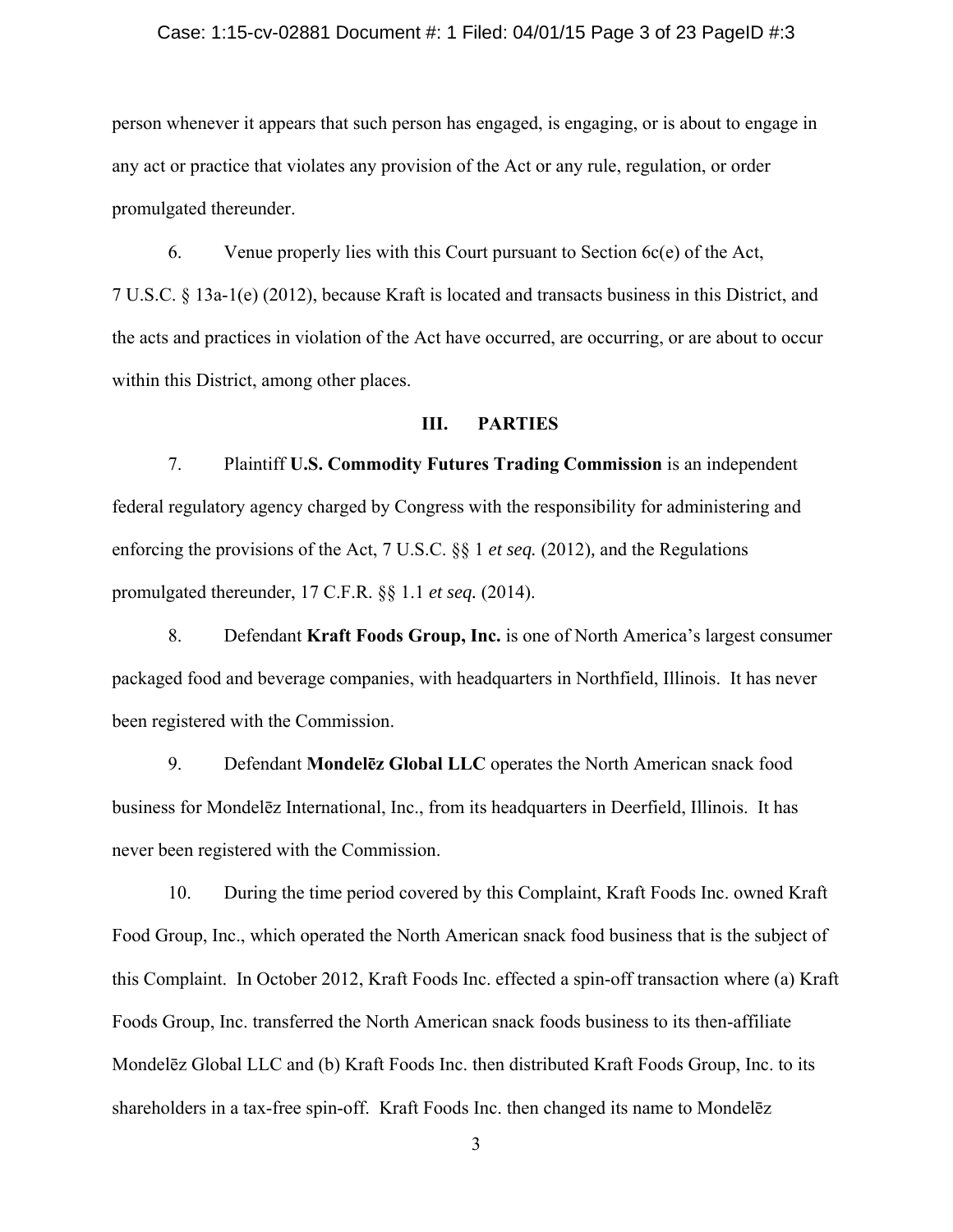## Case: 1:15-cv-02881 Document #: 1 Filed: 04/01/15 Page 4 of 23 PageID #:4

International, Inc., which has since owned Mondelēz Global LLC, which operates the North American snack food business. The operative spin-off agreements apportion liability between Kraft Foods Group, Inc. and Mondelēz International, Inc.

# **IV. FACTS**

# **A. Background**

11. Kraft is one of the largest domestic end users of #2 Soft Red Winter Wheat, which is the variety of wheat deliverable against the CBOT wheat futures contract. Kraft consumes approximately 30 million bushels of wheat per year (or roughly 2.5 million bushels per month) for use in production of products like Oreo, Chips Ahoy!, Ritz, Triscuit, and Wheat Thins. Ninety percent of the wheat used by Kraft is milled into flour at Kraft's Toledo, Ohio Flour Mill (the "Mill") on the Maumee River, which flows into Maumee Bay, Lake Erie.

12. In order to produce usable flour, Kraft requires wheat for milling that meets certain specifications for baking and human consumption. These specifications include the permissible numbers of insect damaged kernels and maximum allowable levels of vomitoxin (a mycotoxin that may be produced in wheat infected by Fusarium head blight or scab). According to U.S. Food and Drug Administration guidance, finished baked goods must have a vomitoxin level below one part per million. Normal wheat milling processes and cleaning technologies can substantially reduce vomitoxin levels in finished flour by approximately one-half from the level in unprocessed wheat. Vomitoxin levels in finished flour also can be reduced in the milling process by blending in wheat possessing lower vomitoxim levels.

13. Kraft will also consider certain baking characteristics of wheat, including gluten content and solvent retention levels, to ensure that it is able to produce flour that will meet its baking needs.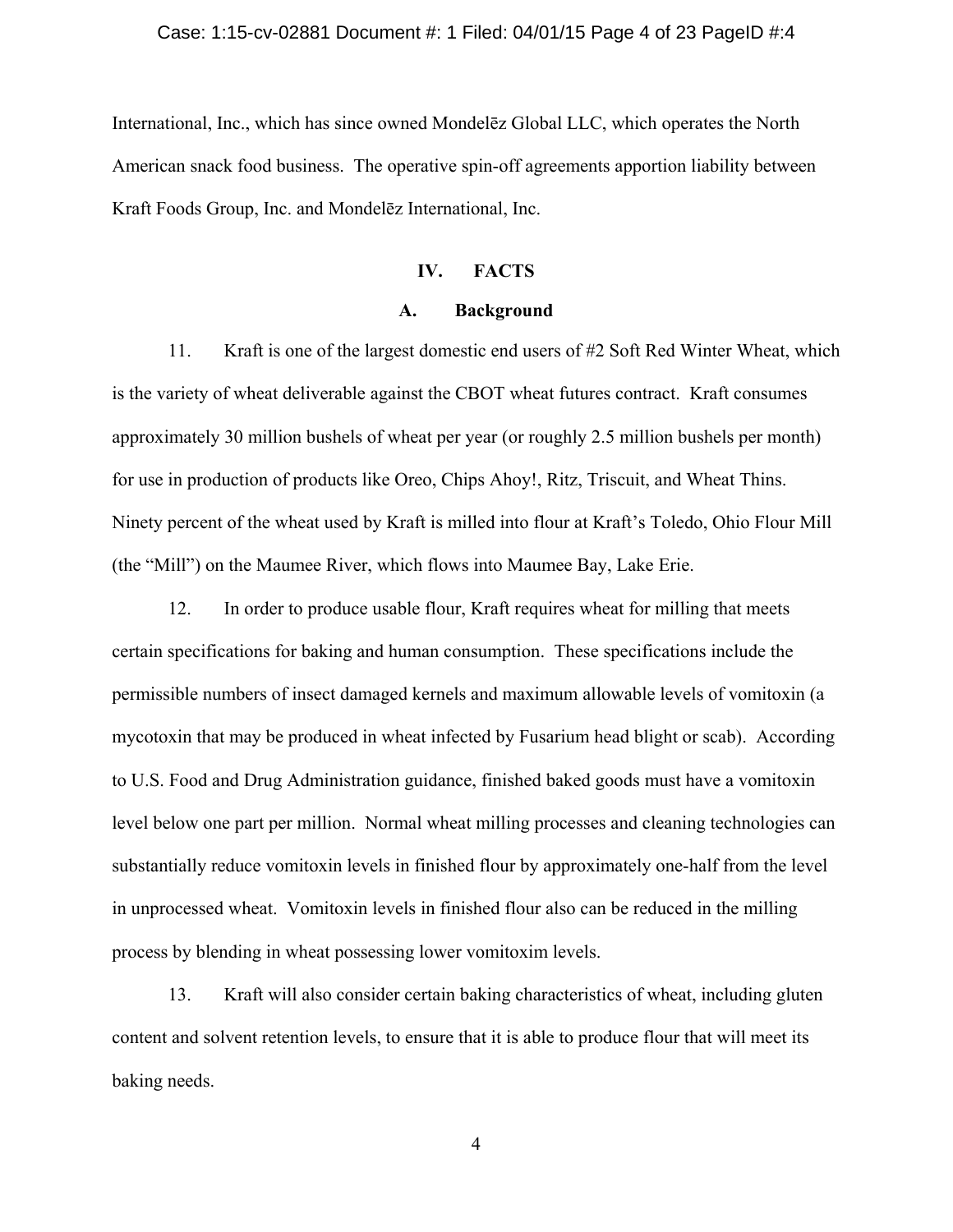## Case: 1:15-cv-02881 Document #: 1 Filed: 04/01/15 Page 5 of 23 PageID #:5

14. Kraft typically purchases wheat on a daily basis throughout the year, seeking to ensure that it always has sufficient supply for the Mill. Kraft has the capacity to store 5 million bushels of unprocessed wheat at the Mill, and it strives to maintain two months' supply in its inventory.

15. Kraft has two primary options for obtaining the wheat it requires. First, it can purchase wheat directly from a grain producer or wholesaler in the cash market. When Kraft sources through the cash market, it can negotiate the wheat specifications in the contracts to ensure that the quality of wheat meets its requirements. For example, in its contracts, Kraft regularly specifies a maximum vomitoxin level of 2 parts per million and maximum insect damaged kernels of 3 per 100 grams.

16. When Kraft purchases wheat in the cash market, it can also negotiate the delivery location and process. Because of the location of the Mill, when it purchases in the cash market, Kraft will ordinarily source wheat from the Toledo region, which includes Ohio, Indiana, Michigan, and Ontario, and have it delivered to the Mill by rail or truck. Warehouses and shipping stations outside the Toledo region, including those down the Mississippi River, are not required to transport wheat to Toledo by rail or truck. Consequently, it is not advantageous for Kraft to take delivery of wheat down the Mississippi River, as Kraft would have to arrange for the wheat to be barged to a location where it could be transferred to rail, and then shipped to the Mill, significantly increasing the cost to Kraft. It is not possible to barge wheat directly from locations down the Mississippi River to the Mill.

17. Kraft's second primary option for sourcing wheat is to purchase wheat futures contracts sold on the CBOT. The CBOT is a registered entity as defined in Section 1a(40) of the Act and is one of four designated contract markets for trading futures contracts pursuant to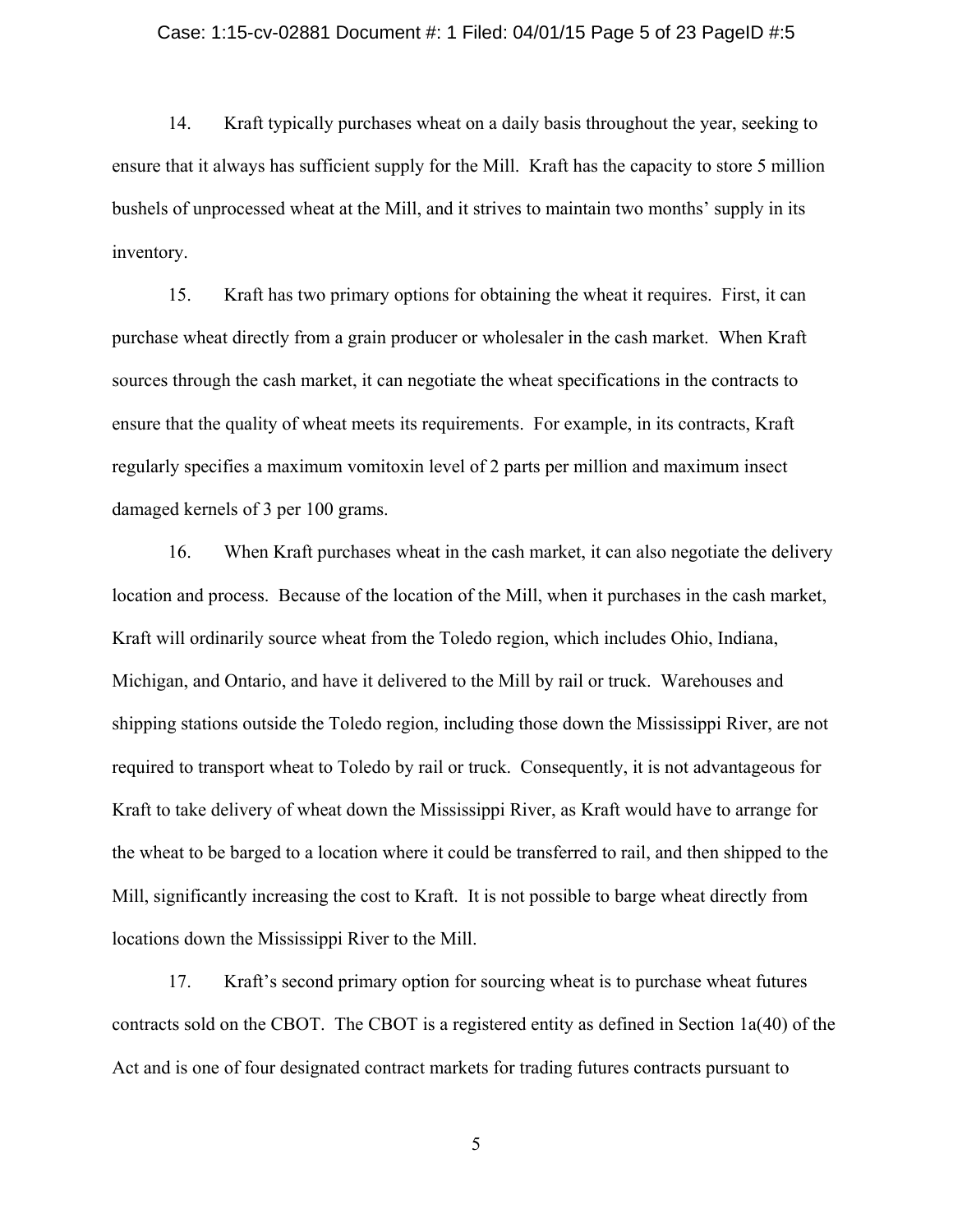## Case: 1:15-cv-02881 Document #: 1 Filed: 04/01/15 Page 6 of 23 PageID #:6

Section 5 of the Act that make up the CME Group, Inc. ("CME"). The CBOT maintains rules applicable to futures trading of wheat and the CME conducts surveillance and compliance activities related to CBOT trading.

18. A futures contract is a standardized agreement between two parties to purchase or sell a predetermined quantity of a commodity during a future month, at a price that is determined at the initiation of the contract. The trader who purchases the commodity is said to have a "long position," while the trader who sells the commodity is said to have a "short position." Futures contracts may be settled by delivery of the actual commodity at the conclusion of the contract or "offset" by entering an equal and opposite trade, effectively eliminating the original position.

19. Chapter 14 of the CBOT Rules governs the specifications for and trading of wheat futures. A wheat futures contract consists of 5,000 bushels of wheat, subject to further quality specifications. (CBOT Rules 14102.B, 14104). The minimum price fluctuation for trading wheat futures is  $\frac{1}{4}$  cent per bushel, which is equivalent to \$12.50 per futures contract, including spreads. (CBOT Rule 14102.C.) CBOT wheat futures contracts are traded for delivery during five different contract months each calendar year: March, May, July, September, and December. (CBOT Rule 14102) Delivery on the CBOT wheat contract is effected when the seller of the futures contract tenders a "shipping certificate" (which represents an interest in wheat for loadout from a CBOT-approved delivery facility) to the buyer of the futures contract. (See generally CBOT Rules 14105-14110) Shipping certificates may also be bought and sold between traders or exchanged for futures positions.

20. Wheat acquired via the futures market is typically of a lower quality than that sourced in the cash market. For example, during the time period covered by this Complaint CBOT rules specified that deliverable wheat could have vomitoxin levels of up to 4 parts per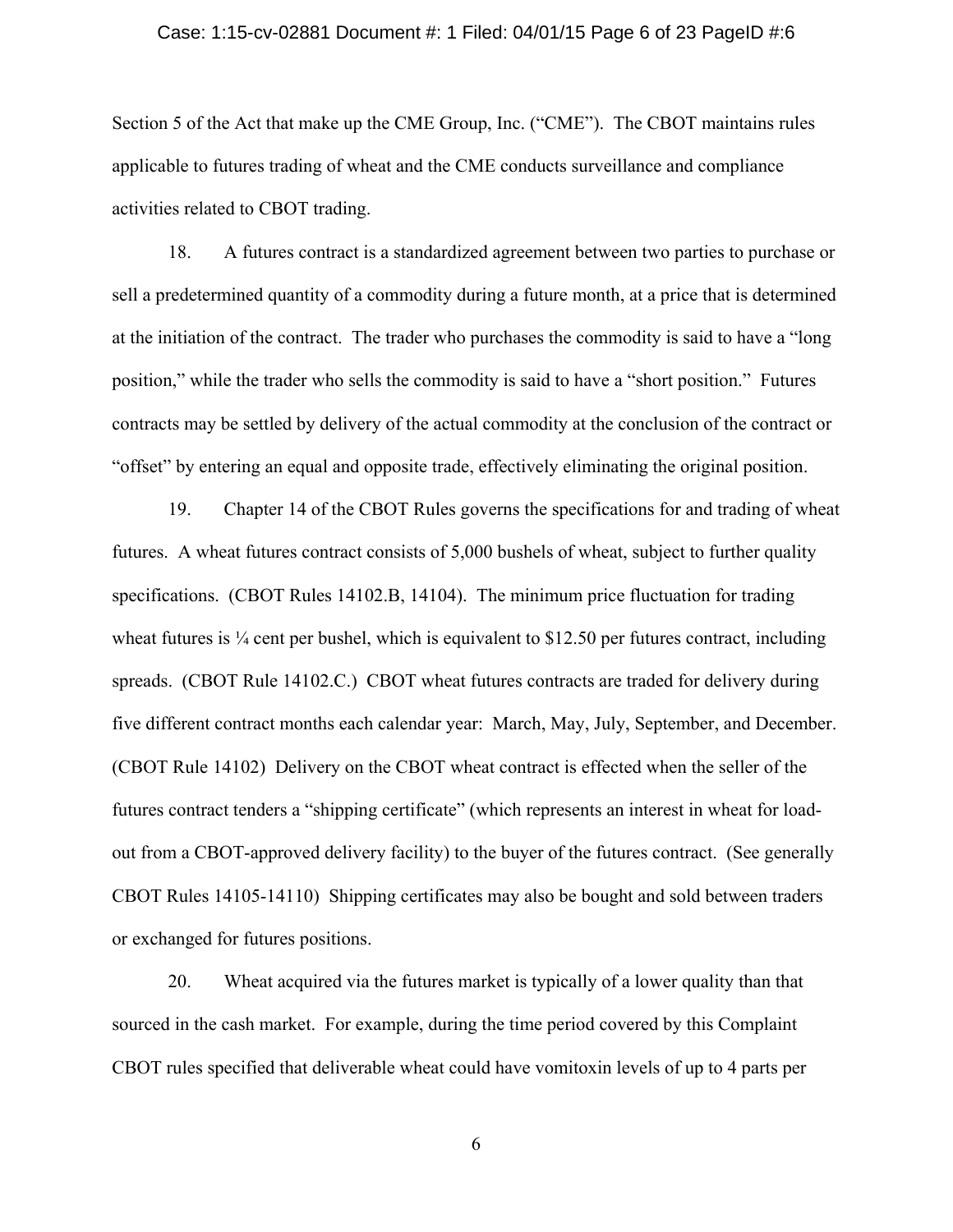## Case: 1:15-cv-02881 Document #: 1 Filed: 04/01/15 Page 7 of 23 PageID #:7

million (CBOT Rule 14104); the deliverable wheat actually available rarely had levels below two parts per million.

21. Further, parties who take delivery of CBOT wheat do not have the ability to specify delivery location or load out process, nor do they even know the delivery location for the contracts they have purchased until they receive shipping certificates.

22. Because of the inability to control wheat quality or delivery location, Kraft rarely takes delivery of wheat via the CBOT delivery process. Indeed, Kraft typically specifies in its cash market contracts that it will not accept wheat registered for delivery under CBOT contracts because such wheat is typically blended down by mixing lower quality product so that the overall mixture will barely meet the minimum CBOT requirements.

23. Prior to Fall 2011, Kraft last took delivery of wheat via the CBOT delivery process in 2002. Instead of taking delivery of CBOT wheat, Kraft normally uses the futures markets to hedge its cash wheat purchases, taking long futures positions that roughly correlate with its actual wheat needs and then offsetting these positions as it acquires physical wheat in the cash market.

# **B. Kraft Manipulated or Attempted to Manipulate the Wheat Markets During Fall 2011**

24. In late Summer 2011, cash wheat prices for #2 Soft Red Winter Wheat at Toledo, Ohio had risen from a price of \$5.74 per bushel on June 30, 2011 to \$7.72 per bushel on August 26, 2011. Over the same time, the price of December 2011 CBOT wheat futures increased from \$6.57½ to \$7.97. Even though cash wheat prices were rising, there was sufficient wheat available in the cash wheat market for Kraft to purchase and deliver to the Mill to satisfy Kraft's needs.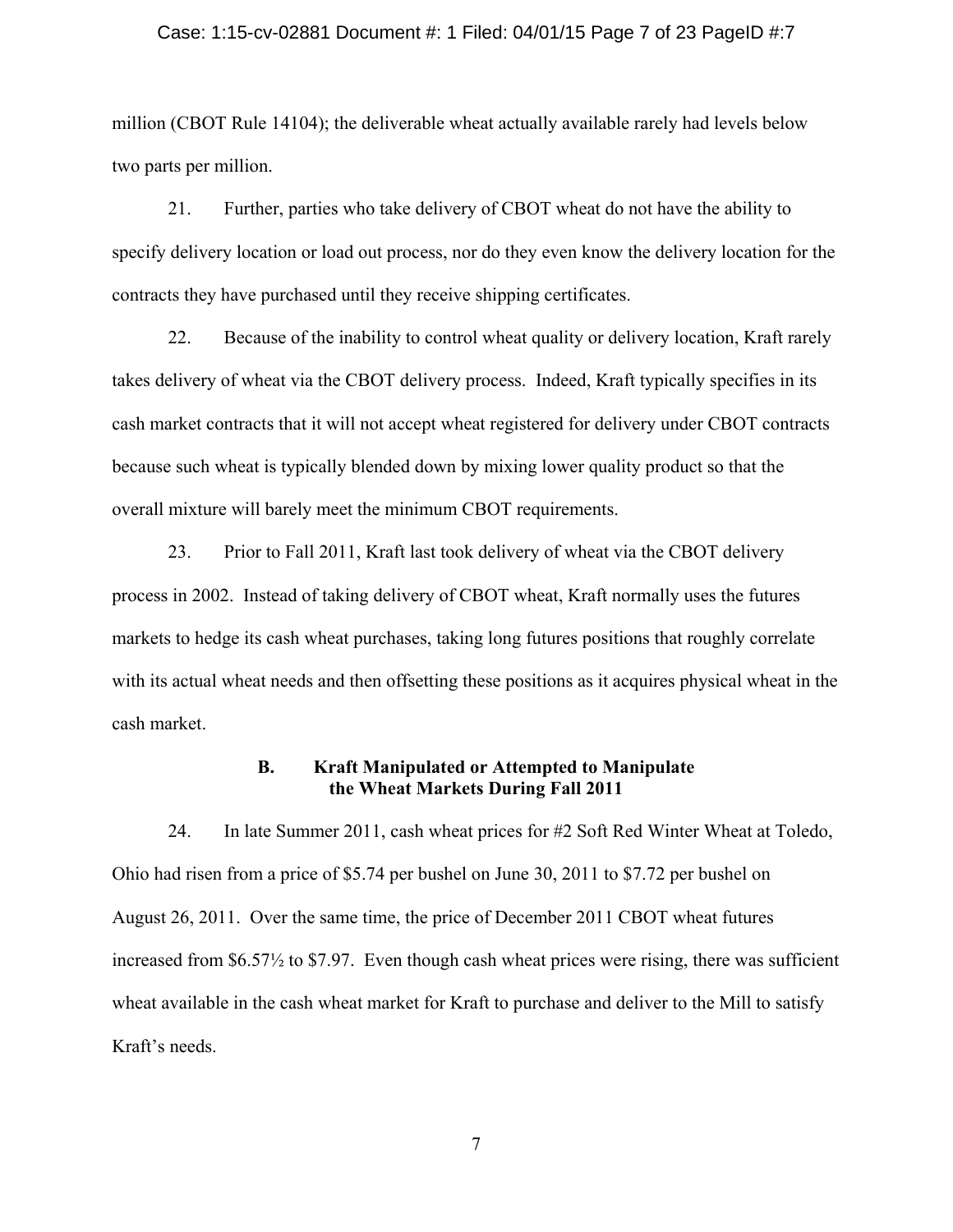## Case: 1:15-cv-02881 Document #: 1 Filed: 04/01/15 Page 8 of 23 PageID #:8

25. In response to these elevated cash prices, however, Kraft deviated from its practice of using the futures markets solely to hedge its cash wheat purchases. Kraft wheat procurement staff developed, and Kraft senior management approved, a strategy to use its status as a commercial hedger to acquire a huge long position in December 2011 wheat futures in order to induce sellers to believe that Kraft would take delivery, load out, and use that wheat in its Mill. In developing the strategy, Kraft, acting through certain of its procurement staff and certain senior management, intended that the futures market would react to its enormous long position by increasing the price of the December 2011 futures contract while reducing the differential between the December futures price and the price of the cash market wheat. Kraft executed its plan, and the market reacted as Kraft expected, yielding Kraft more than \$5.4 million in futures trading profits and savings from its strategy.

26. In fact, Kraft, acting through its procurement staff, acquired its December 2011 long position without any intention of loading out, delivering, and using the majority of the CBOT wheat it stood to acquire.

27. Kraft, acting through its procurement staff, executed a "trial run" of this strategy in September 2011, taking delivery of 250,000 bushels of CBOT wheat, which constituted fifty total certificates. Upon standing for delivery, thirty-one of the fifty certificates that Kraft received in September 2011 were for wheat located at locations on the Mississippi River that were more than 650 miles from the Mill and would have required at least two changes in mode of transport and shipment in the opposite direction of the commercial flow of wheat to bring to the Mill. This meant that Kraft could not use barges to transport the wheat directly to the Mill and, due to exchange rules, Kraft could not require that the wheat be loaded directly on to rail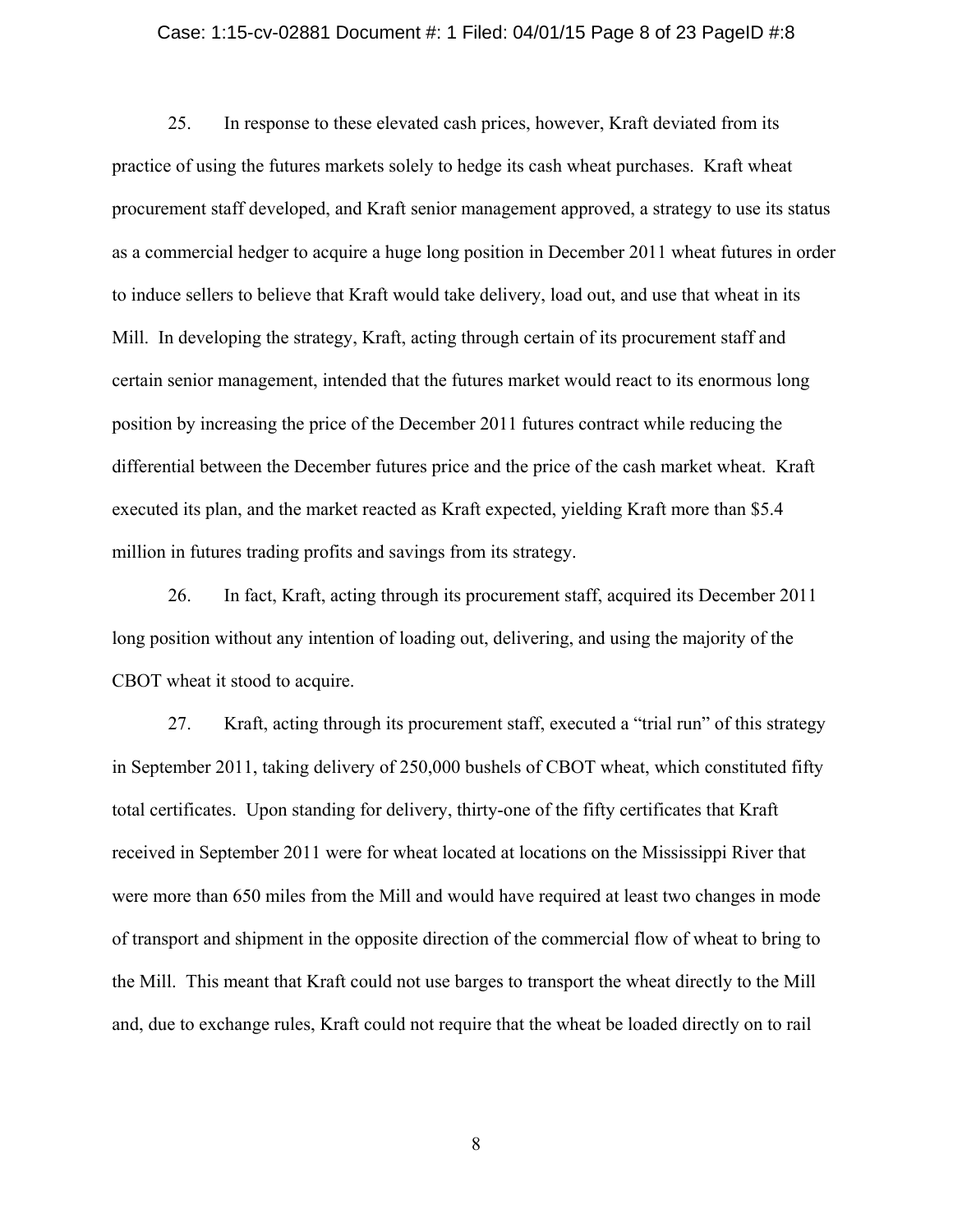## Case: 1:15-cv-02881 Document #: 1 Filed: 04/01/15 Page 9 of 23 PageID #:9

transport. As a result of this test involving just fifty certificates, Kraft knew that it could not rely upon taking delivery of CBOT wheat to source wheat easily transportable to the Mill.

28. At around the same time, Kraft submitted a public comment to the Commission in response to a proposed change to CBOT rules removing language requiring wheat delivery facilities to be connected to railroad service. Kraft's comment requested that the language not be removed. Kraft's position was not adopted.

29. Nevertheless, in October 2011, Kraft wheat procurement staff proposed to Kraft senior management that Kraft adopt a strategy of buying \$90 million of December 2011 wheat futures in early December 2011 in order to depress the price of wheat in the cash market and inflate the futures price of wheat.

30. In an October 20, 2011 email to Kraft's Chief Financial Officer and other senior management, the Kraft Senior Director Global Procurement, explained the strategy as follows:

Given our proposal to "take physical delivery in Dec" of 15 mm bushels at 50 cents per bushel below the commercially offered price results in the savings of \$7mm+.

In addition, **there is a key market dynamic that is important to understand: Once the market sees that Kraft is "stopping" December wheat, we anticipate the futures curve will begin to flatten, reducing the profitability of wheat storage, thereby reducing the commercial wheat basis to Kraft.** We will then have the option of redelivering the wheat acquired through the futures market. This will then quickly reverse the negative cash flow impact.

(emphasis added).

31. When considering the Kraft procurement staff's \$90 million December 2011 wheat futures proposal, Kraft senior management required that the futures position could not exceed \$50 million by the end of December. Kraft procurement staff agreed to sell at least \$40 million of the proposed \$90 million position by the end of the month. Kraft senior management then approved the procurement staff proposal for Kraft to buy \$90 million of December 2011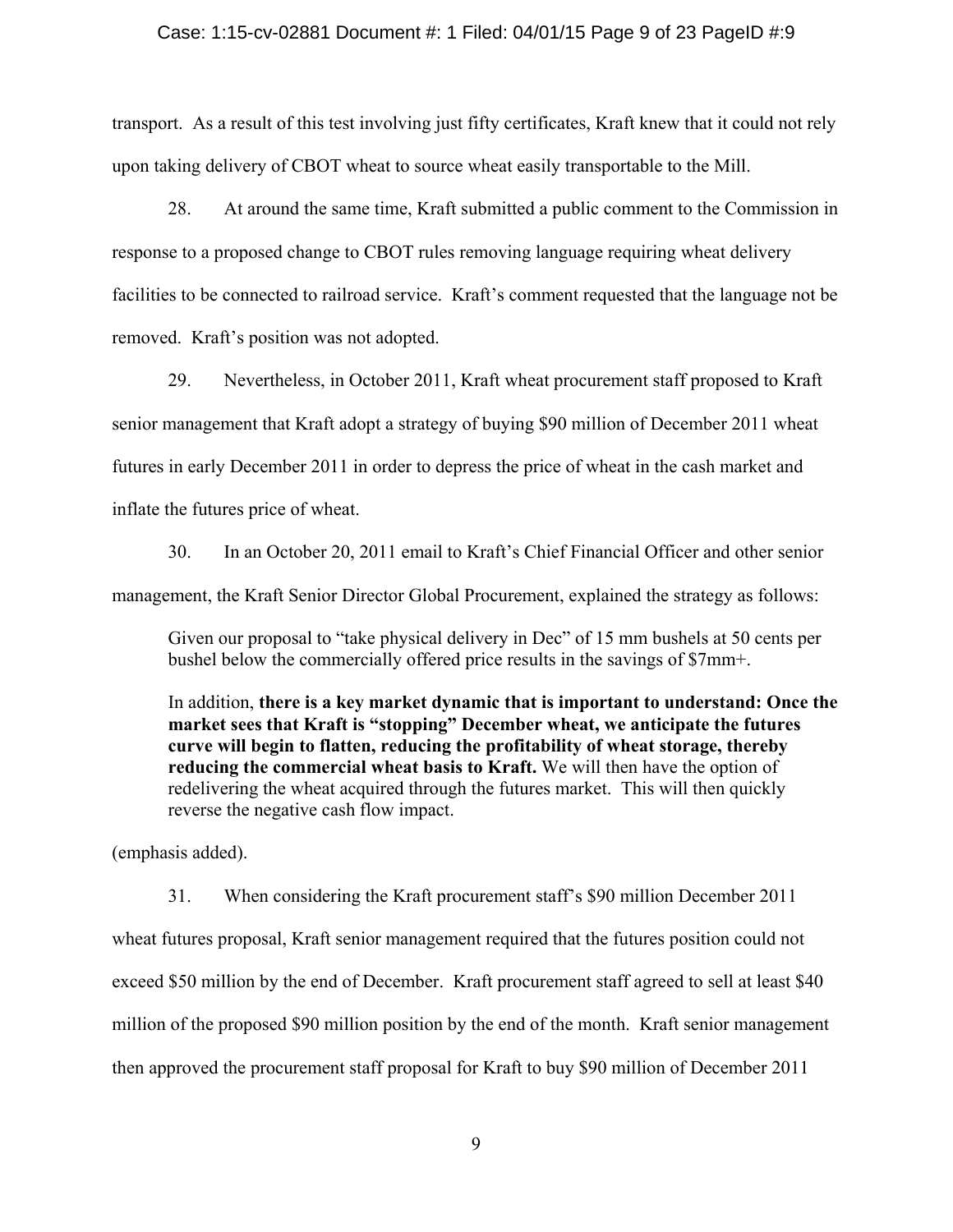#### Case: 1:15-cv-02881 Document #: 1 Filed: 04/01/15 Page 10 of 23 PageID #:10

wheat futures, knowing that procurement staff would sell \$40 million of the position before the end of the month.

32. Kraft did not have a *bona fide* commercial need for \$90 million of wheat – which would amount to approximately 15 million bushels, or a six-month supply for the Mill – in December 2011. Kraft had never possessed that quantity of wheat, and had no ability to store that quantity of wheat within its own facilities. Indeed, Kraft did not even have a *bona fide* commercial need for or present ability to store \$50 million of wheat (its proposed \$90 million position net of selling \$40 million) – which would amount to more than an additional three months' supply for the Mill.

33. As of November 2011, Kraft already possessed more than 4.2 million bushels of wheat in storage at the Mill, which represented more than 80% of its storage capacity. If Kraft were to have taken delivery of 15 million bushels of wheat – an amount equivalent to approximately 3,000 certificates – in December 2011, it would have had to locate additional storage and pay additional costs of approximately five cents per bushel for nearly all of the wheat for up to six months. In addition, in order to use CBOT wheat, Kraft would have had to buy – and store – yet additional higher-quality cash wheat to blend with the lower-quality CBOT wheat so as to ensure the wheat would meet its baking specifications. Thus, Kraft would have needed to locate and pay for storage of far in excess of 15 million bushels.

34. Kraft never intended to take delivery of 15 million bushels of wheat, but instead desired to make the market believe that it would take delivery, load out, and store that wheat for use in the Mill. Kraft intended for the market to react to its long position by lowering the price of cash wheat available in the Toledo area, which would allow Kraft to obtain wheat in the cash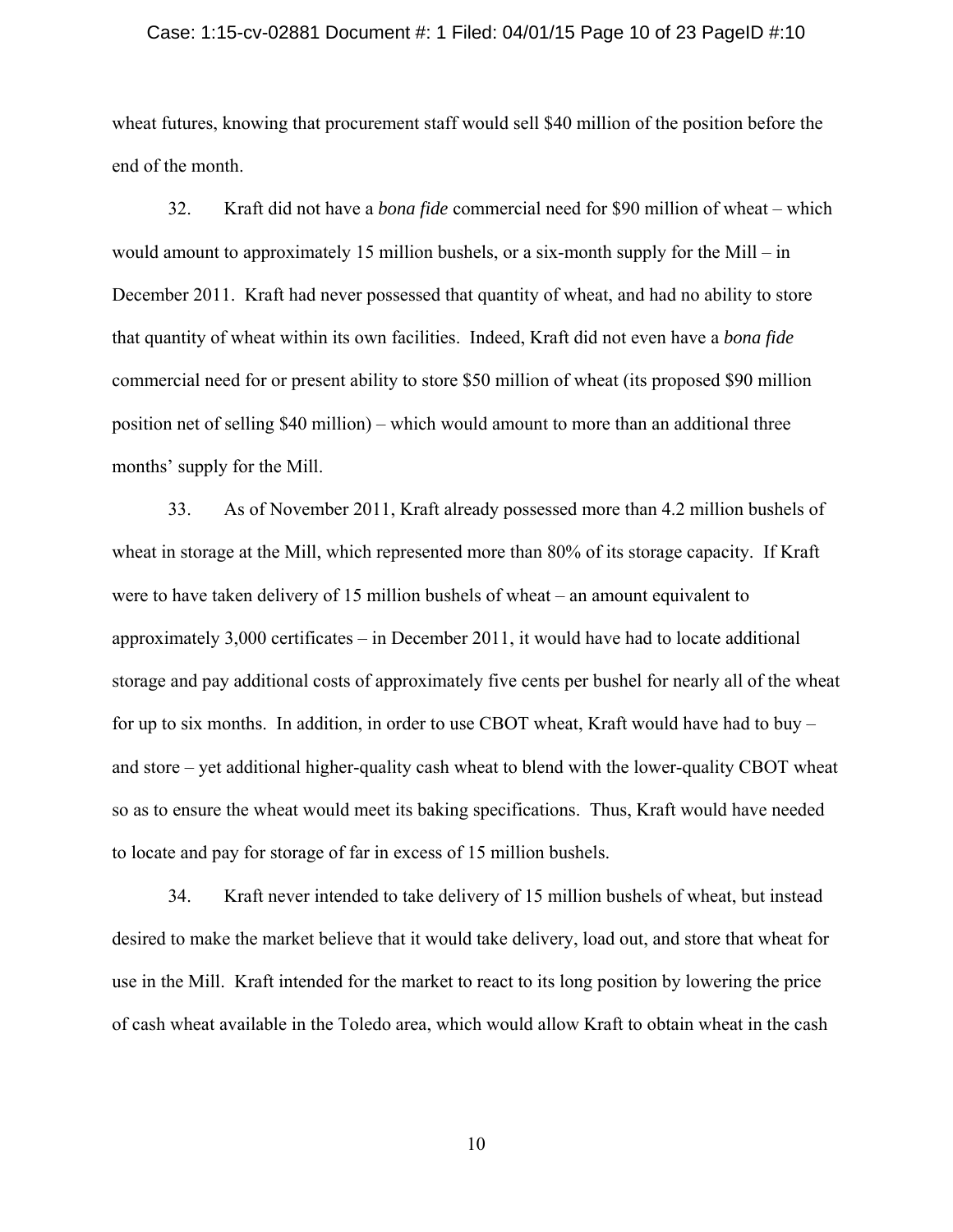# Case: 1:15-cv-02881 Document #: 1 Filed: 04/01/15 Page 11 of 23 PageID #:11

market at more favorable prices. Kraft also intended to profit from the positions it held in December and March wheat futures by narrowing the spread between the two contracts.

35. Kraft procurement employees, including the Senior Director Global Procurement and the Associate Director of Procurement, executed the strategy, ultimately accumulating 3150 long CBOT December 2011 wheat futures contracts by November 29, 2011, the first day of the delivery period, equivalent to 15.75 million bushels or approximately \$93.5 million of wheat. As of December 7, 2011, Kraft's spot month wheat position constituted 87% percent of the CBOT

December 2011 wheat futures open interest.

36. In a second email to Kraft senior management on December 2, 2011 email, the

Kraft Senior Director Global Procurement confirmed that the strategy was working as planned:

As you may recall, we established a long Dec Wheat/Short March Wheat spread at 35 cents (Mar premium to Dec) for the purpose of taking delivery of CME wheat, representing a \$7MM+ saving over commercially sourced wheat. Since Monday we have "stopped" 2.2MM bushels of wheat at a cost of \$13.2MM. **As expected, the Dec/Mar spread has narrowed to app[roximately] 11 cents resulting in a marked to market gain of \$3.6MM on our open spread position. Meanwhile, with the narrowing spread, the cash wheat basis has declined from +80 cents to +50 cents over Dec futures.** As we begin purchasing this cheaper basis commercial wheat, we will unwind the existing spread position. If all goes according to plan, we will still save \$7MM on the commercial cost of wheat vs where it was a few weeks ago as well as make \$2-3MM on reversing out of the Dec/Mar wheat spread.

(emphasis added).

37. Upon standing for delivery of CBOT December 2011 wheat contracts, the shipping certificates that Kraft received were all for wheat located in warehouses on the Mississippi River, which are outside the Toledo region and are not required to transport wheat to Toledo by rail. To take delivery, Kraft had to arrange for the wheat to be barged to a location where it could be transferred to rail, and then shipped to the Mill. These shipping arrangements significantly increased Kraft's costs by approximately \$1.21 per bushel.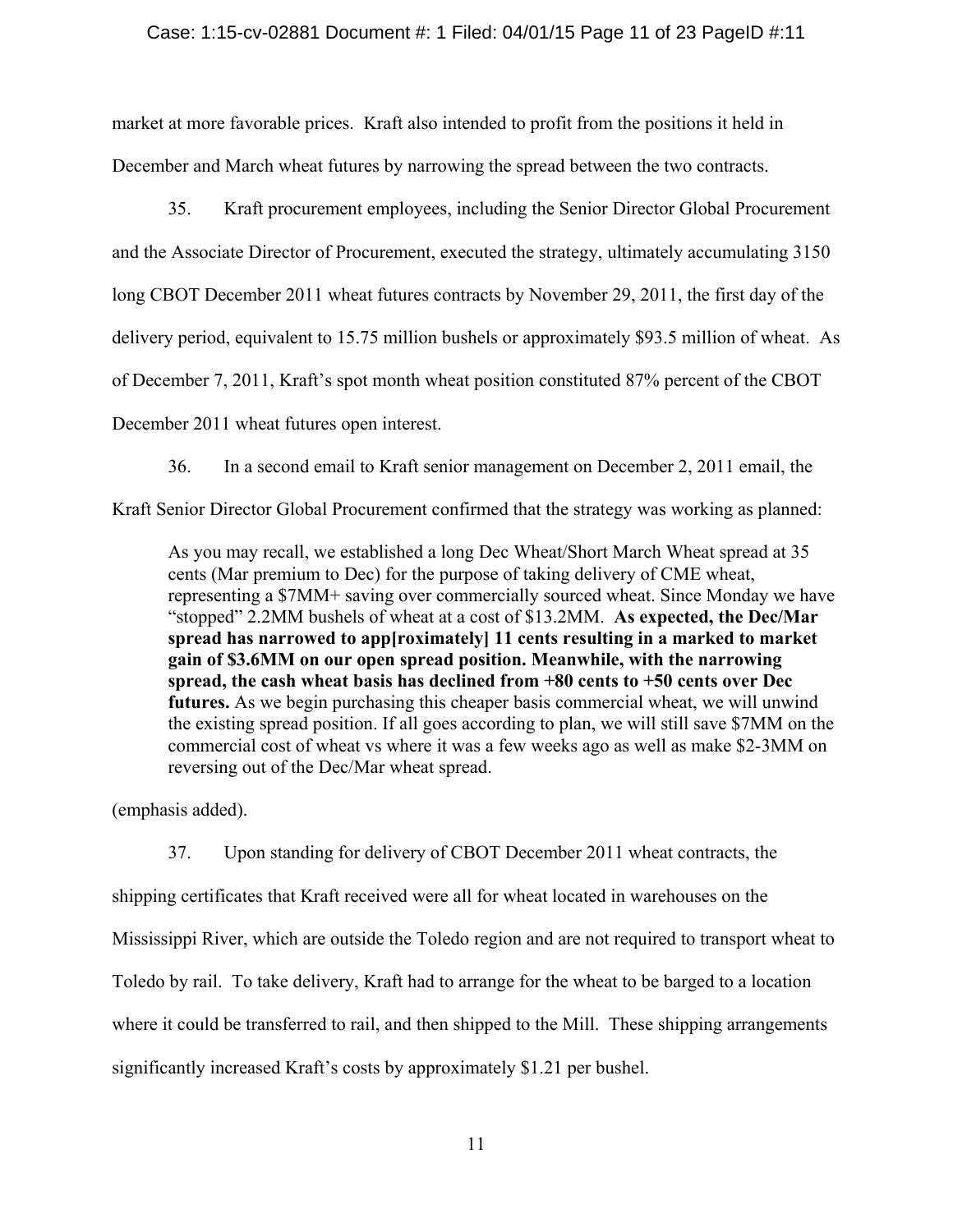#### Case: 1:15-cv-02881 Document #: 1 Filed: 04/01/15 Page 12 of 23 PageID #:12

38. Ultimately, Kraft took delivery of 1320 shipping certificates for December 2011 CBOT wheat, or a total of 6.6 million bushels. It loaded out just 660,000 bushels (132 contracts) of that wheat, which was less than 5% of the wheat position it carried in early December and equivalent to approximately \$4 million worth of wheat. After prices in the cash market declined, Kraft resold 1188 of its December 2011 shipping certificates for \$35,725,074.

39. On December 9, Kraft offset all of its 826 remaining long futures contracts in the market (80% of the open interest), which amounted to 78.3% of the trading volume that day. Kraft did not purchase a similar quantity of wheat in the cash market, which would be expected if it had really needed that wheat for its operations.

40. Kraft's actions proximately caused cash wheat prices in Toledo to decline and the December 2011/March 2012 wheat futures spread to narrow, which was favorable to Kraft. In particular, December 11 wheat futures prices increased from \$5.75 as of November 28, 2011 to \$6.12 as of December 2, 2011. Cash wheat prices in Toledo declined from \$6.16 per bushel as of December 2, 2011 to \$5.86 per bushel as of December 9, 2011. As a result of these price shifts, Kraft earned over \$5.4 million in profits.

# **C. Kraft Violated Speculative Position Limits**

41. During the relevant time, the Commission specified the position limit levels for wheat futures. 70 Fed.Reg. 24705, 24707, *Revision of Federal Speculative Position Limits* (CFTC May 11, 2005). It published those levels in Commission Regulation 150.2, 17 C.F.R. § 150.2 (2011), which provided that no person may hold or control a net long or net short position for the purchase or sale of wheat for future delivery traded on the CBOT in excess of 600 contracts in the spot month, or in excess of 5,000 contracts for any single contract month or 6,500 contracts for all months combined. These position limits are intended to protect the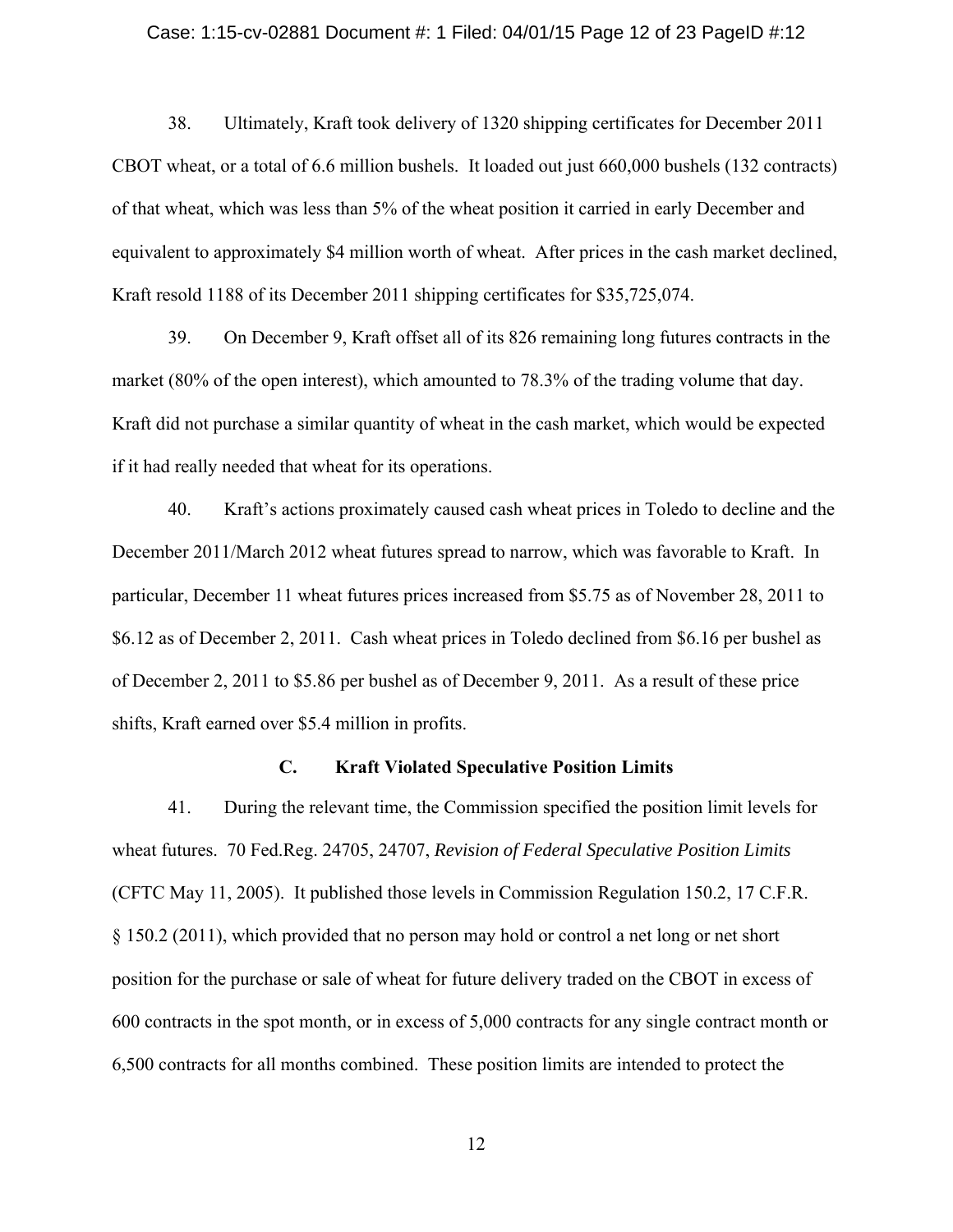#### Case: 1:15-cv-02881 Document #: 1 Filed: 04/01/15 Page 13 of 23 PageID #:13

futures market from excessive speculation that could cause unreasonable or unwarranted price fluctuations.

42. Consistent with the Commission, the CBOT adopted speculative position limits for CBOT wheat futures at the Commission-specified levels. The CBOT position limit scheme for wheat futures included a prohibition against trading in excess of position limits, as set forth in CBOT Rule 14102.E. ("Position Limits, Exemptions, Position Accountability and Reportable Levels"), which referenced harmonized CME/CBOT Rule 559 ("Positon Limits and Exemptions"), which, in turn, provided that the position limit levels applicable to those contracts with position limits are set forth in the "Position Limit, Position Accountability and Reportable Level Table" ("Table") in the Interpretations Section at the end of Chapter 5 of the exchange rules. During the relevant time, the Table identified a wheat futures spot month level of 600 contracts in the spot month, or in excess of 5,000 contracts for any single contract month or 6,500 contracts for all months combined.

43. Traders who are *bona fide* hedgers – such as producers or end-users of particular commodities, like Kraft – can apply for exemptions to speculative position limits based on a demonstration of *bona fide* hedging needs. Requests for hedge exemptions from exchange limits must be submitted to the CME, which reviews the requests and, if approved, issues a letter setting out the specific additional limit it has approved for the entity. Hedge exemptions are valid for one calendar year and are renewable only through the submission of another application to the CME.

44. At all times relevant to this Complaint, the CBOT speculative position limit for wheat futures contracts was 600 contracts during the spot month. Spot month is defined as commencing at the close of business on the business day prior to the first notice day – the day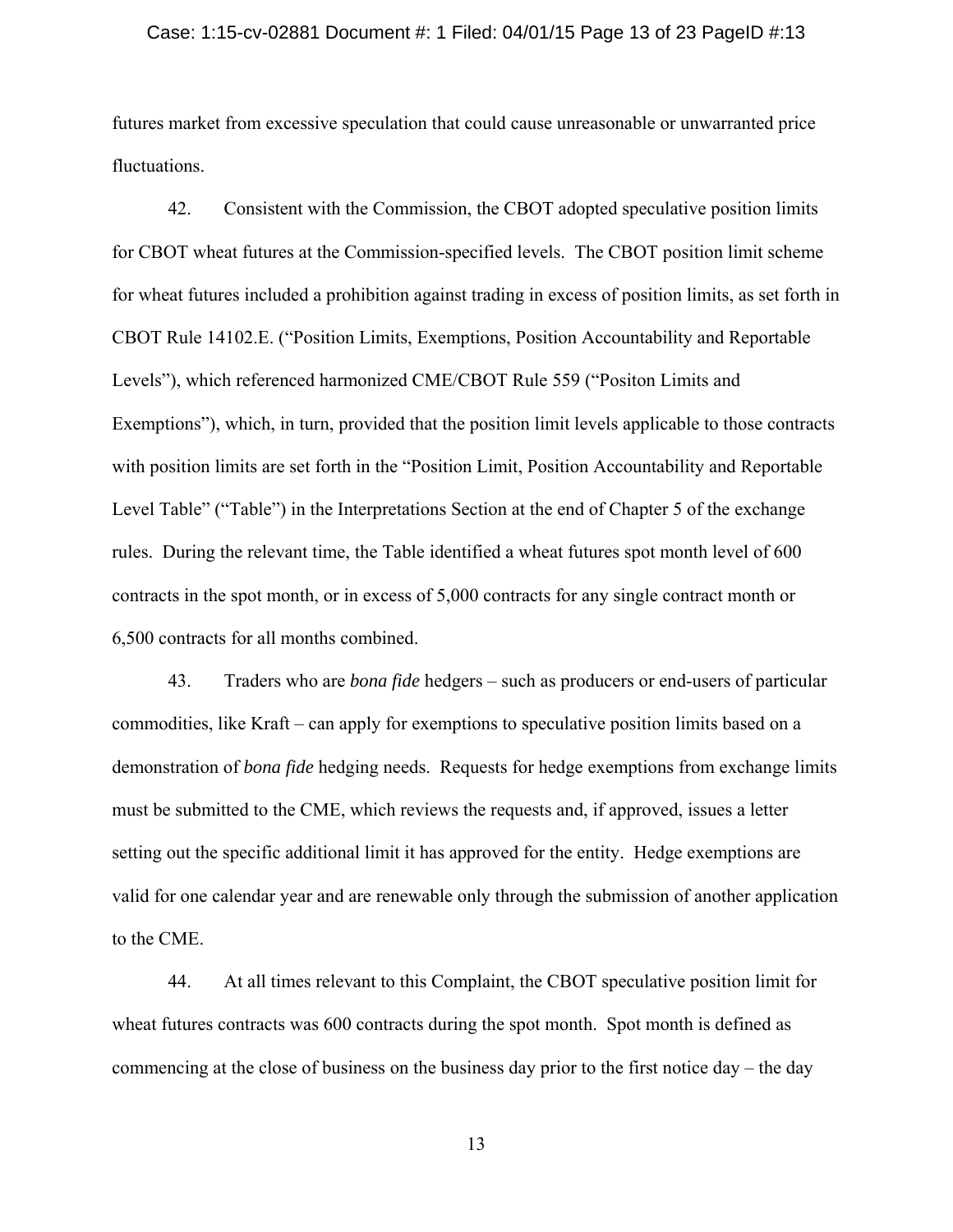#### Case: 1:15-cv-02881 Document #: 1 Filed: 04/01/15 Page 14 of 23 PageID #:14

after which the purchaser of a futures contract may be required to take physical delivery – for any delivery month and terminating at the end of the delivery period. Regulation 151.3, 17 C.F.R. § 151.3 (2011). For the December 2011 wheat contract, the spot month period began on November 29, 2011.

45. As a commercial end user of flour, Kraft is eligible to seek a hedge exemption to cover its wheat needs. In or about October 2010, Kraft submitted such an application to the CME. On October 22, 2010, it received an exemption approval letter, permitting it to maintain wheat positions in excess of the speculative position limit, effective December 1, 2010. The exemption approval letter noted that "positions in the last five days of trading of any futures contract may not exceed Kraft Foods, Inc.'s unfilled anticipated requirements of the same cash commodity for that month and the next succeeding month."

46. The exemption approval specifically noted that exemptions must be renewed on an annual basis and that any application by Kraft to renew its exemption must be submitted to the CME by no later than December 1, 2011.

47. Kraft did not submit a request for renewal of its hedge exemption until December 28, 2011. Consequently, beginning on December 2, Kraft no longer had a CME hedge exemption for the December 2011 wheat contract and it was bound by the 600 contract speculative position limit in that commodity. Kraft also did not request a hedge exemption with the Commission for December 2011.

48. Kraft did not have a *bona fide* commercial need for the long futures position that it acquired in December 2011 wheat.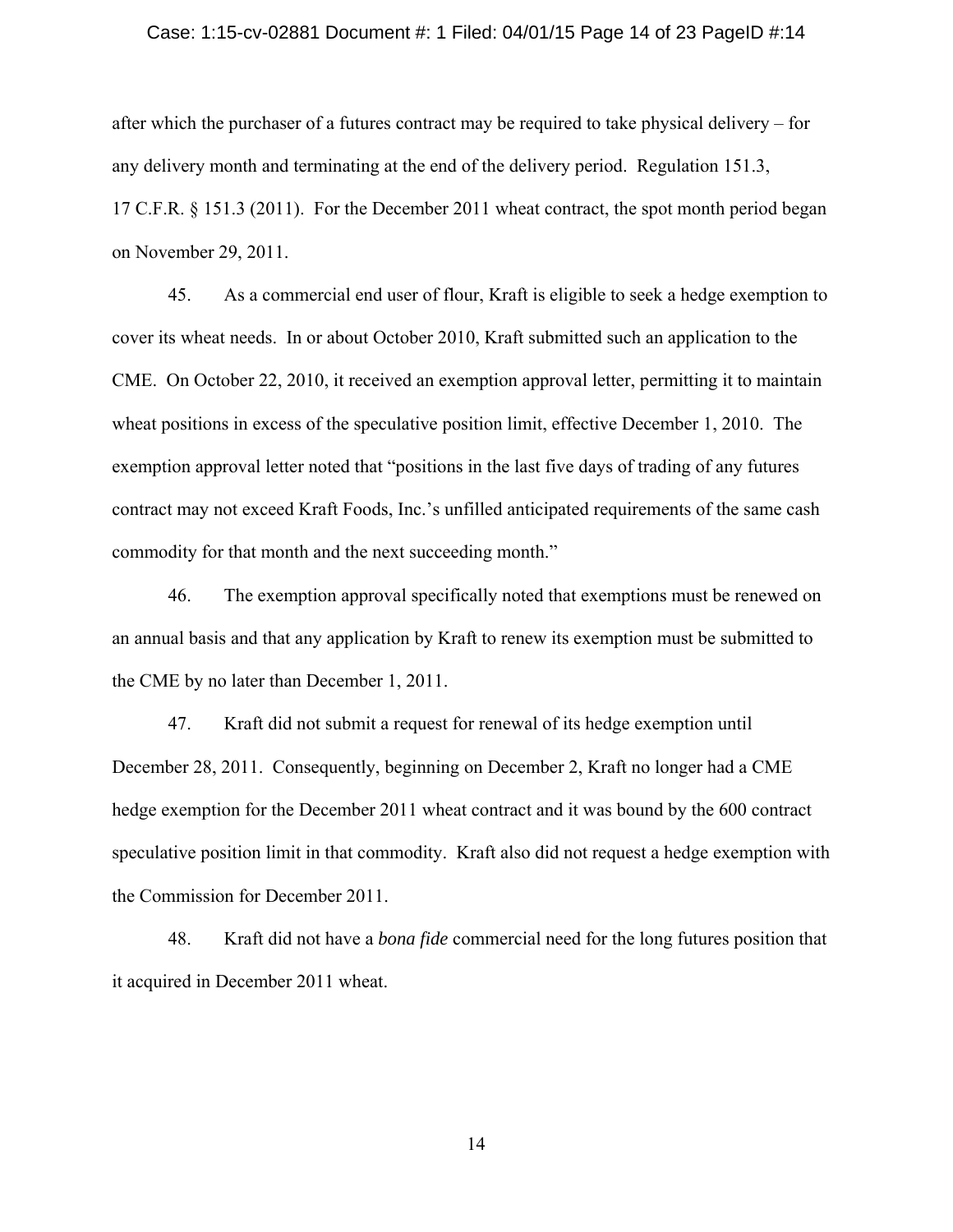## Case: 1:15-cv-02881 Document #: 1 Filed: 04/01/15 Page 15 of 23 PageID #:15

49. Kraft held long positions in December 2011 wheat that exceeded the mandated speculative position limit for wheat on December 2, 5, 6, 7 and 8 by 2,110, 2106, 1,666, 1,226 and 226 contracts respectively.

50. Kraft also accepted delivery of 1320 December wheat futures contracts between November 30, 2011 and December 7, 2011.

## **D. Kraft Engaged in Fictitious EFP Transactions**

51. Kraft maintains several trading accounts in which it does wheat futures transactions for both long and short hedging purposes. Kraft's internal computer software cannot distinguish between long and short positions for the same contract month within the same account, so Kraft's practice has been to place its long wheat futures position in one account and its short wheat futures position in a second account to keep track of them.

52. Beginning in or about 2003 and continuing through January 2014, prior to each of the five annual delivery periods for CBOT wheat, Kraft conducted an off-exchange transaction between the two Kraft accounts carrying the long and short positions whereby Kraft's short position was offset by its long position. Kraft's finance department determined the price level at which each transaction would be done and communicated that information to wheat procurement staff who directed Kraft's clearing firm to execute the transaction. Each of the transactions was cleared through the CME as an EFP.

53. Pursuant to Regulation 1.38(a), 17 C.F.R. § 1.38(a), noncompetitive, offexchange futures trades are permitted only when they are executed in accordance with the rules of the relevant exchange.

54. CME Rule 538 and CBOT Rule 538 permit "Exchanges for Related Positions" – of which EFPs are a sub-set – under certain conditions. EFPs are permissible only if they are between two independent parties and involve a privately negotiated and simultaneous exchange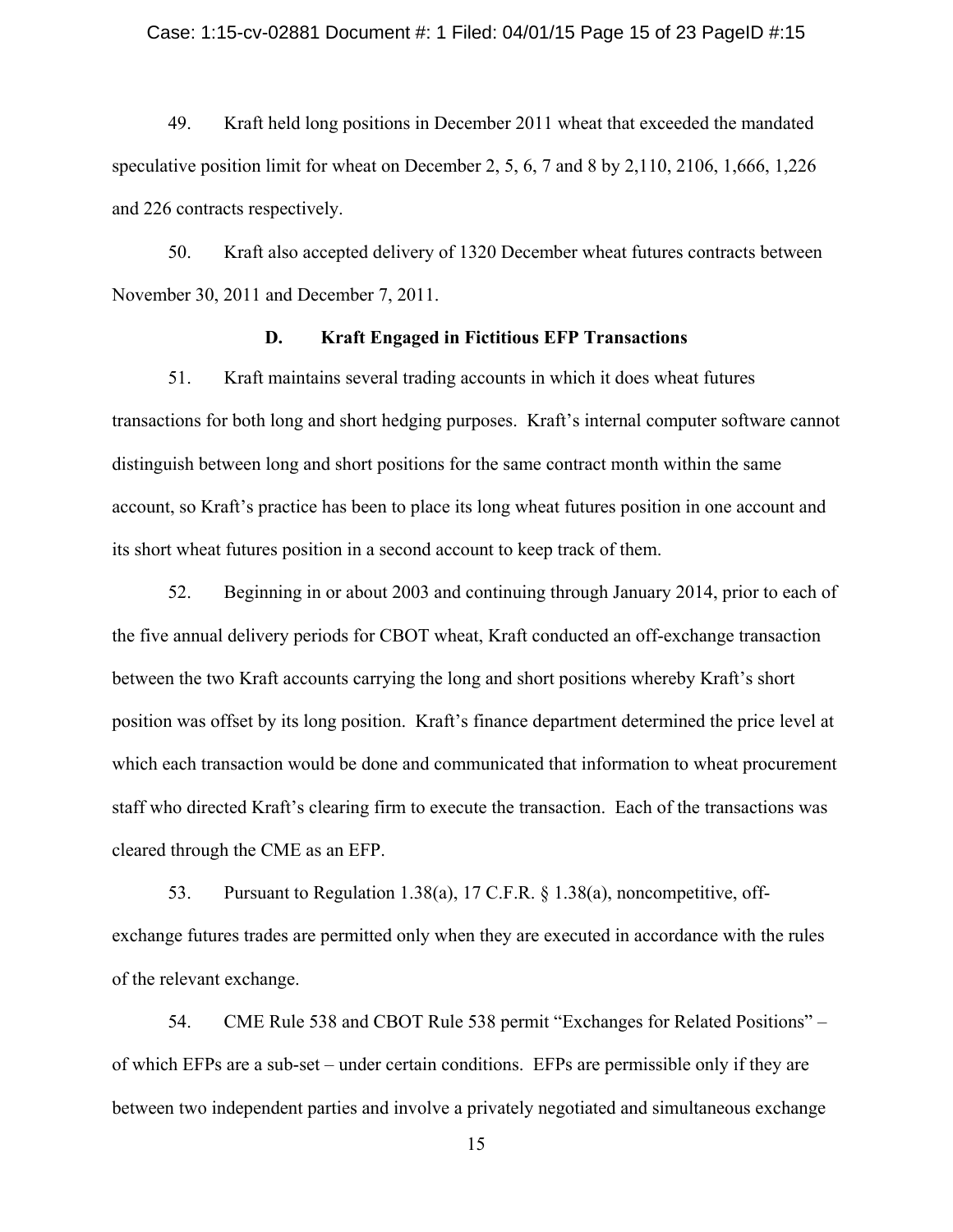# Case: 1:15-cv-02881 Document #: 1 Filed: 04/01/15 Page 16 of 23 PageID #:16

of a futures position for a corresponding and offsetting cash physical position. EFPs must be cleared and reported to the appropriate exchange and the parties must prepare proper documentation for both parts of the transaction, including the same documentation that would accompany any other sale of a physical commodity.

55. Kraft controlled both trading accounts involved in these EFP transactions. Kraft also did not actually transfer physical wheat in connection with any of the EFP transactions, nor did it create any of the documentation that ordinarily accompanies the sale of a physical commodity. The only documentation for these EFP transactions are the notations of the transfer of the futures position between accounts in Kraft's futures account statements and internal records. Because they did not involve the actual transfer of physical wheat between two independent parties, Kraft's EFPs were impermissible and violated Regulation 1.38.

# **V. VIOLATIONS OF THE COMMODITY EXCHANGE ACT COUNT I**

# **Violations of Section 6(c)(1) of the Act and Regulation 180.1: Use of Manipulative or Deceptive Device**

56. Paragraphs 1 through 55 are realleged and incorporated herein by reference.

57. Section  $6(c)(1)$  of the Act, 7 U.S.C. § 9(1), makes it unlawful for "any person, directly or indirectly, to use or employ or attempt to use or employ, in connection with …a contract of sale of any commodity in interstate commerce, or for future delivery on or subject to the rules of any registered entity, any manipulative or deceptive device or contrivance, in contravention of such rules and regulations as the Commission shall promulgate." Regulation 180.1 makes it unlawful for "any person, directly or indirectly, in connections with any contract for future delivery on or subject to the rules of any registered entity, to intentionally or recklessly: (1) use or employ or attempt to use or employ, any manipulative device, scheme, or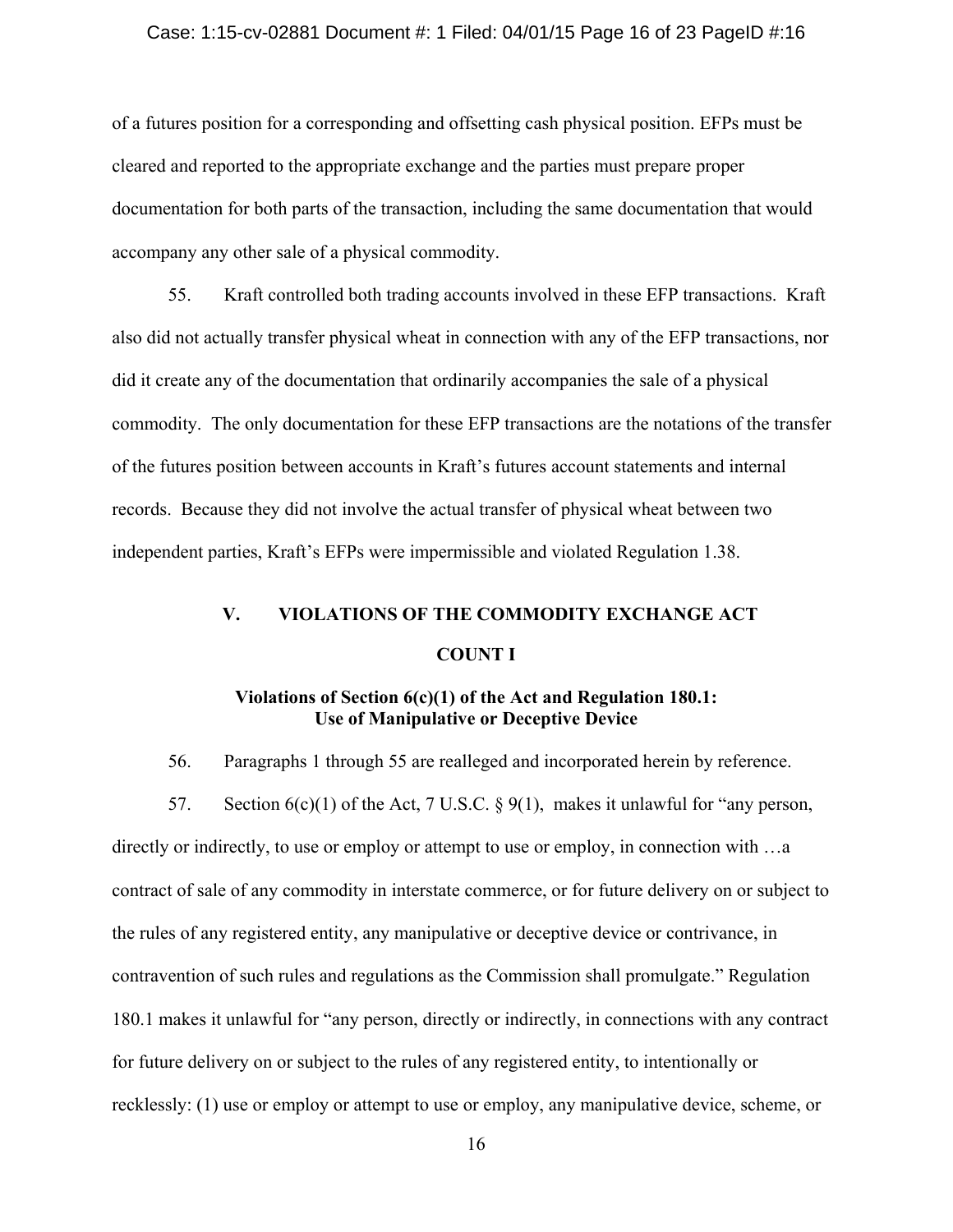#### Case: 1:15-cv-02881 Document #: 1 Filed: 04/01/15 Page 17 of 23 PageID #:17

artifice to defraud;… (3) engage, or attempt to engage, in any act practice or course of business, which operates or would operate as a fraud or deceit upon any person...."

58. Kraft intended to affect or acted recklessly with regards to affecting the prices of the December 2011 wheat futures contract and engaged in overt acts in furtherance of its intent.

59. By the foregoing conduct, Kraft intentionally or recklessly used or employed or attempted to use or employ a manipulative device or artifice to defraud and engaged in or attempted to engage in any act, practice or course of business which operated or would operate as a fraud or deceit upon any person, in violation of Section  $6(c)(1)$  of the Act and Regulation 180.1.

60. Because the actions of Kraft's wheat procurement staff occurred within the scope of their employment, office, or agency with Kraft, Kraft is liable as a principal for their violations of Section  $6(c)(1)$  and Regulation 180.1 pursuant to Section  $2(a)(1)(B)$  of the Act, 7 U.S.C. § 2(a)(1)(B), and Regulation 1.2, 17 C.F.R. § 1.2 (2014).

61. Each and every overt action in furtherance of the attempt to manipulate prices, and each act of manipulation is alleged herein as a separate and distinct violation of Section 6(c)(1) of the Act and Regulation 180.1.

## **COUNT II**

# **Violations of Section 9(a)(2), 6(c)(3) and Regulation 180.2 Manipulation and Attempted Manipulation of Wheat Futures and Cash Wheat**

62. Paragraphs 1 through 55 are realleged and incorporated herein by reference.

63. Section  $6(c)(3)$  of the Act, 7 U.S.C. § 9(3), makes it unlawful for "any person, directly or indirectly, to manipulate or attempts to manipulate the price of any swap or of any commodity in interstate commerce, or for future delivery on or subject to the rules of any registered entity."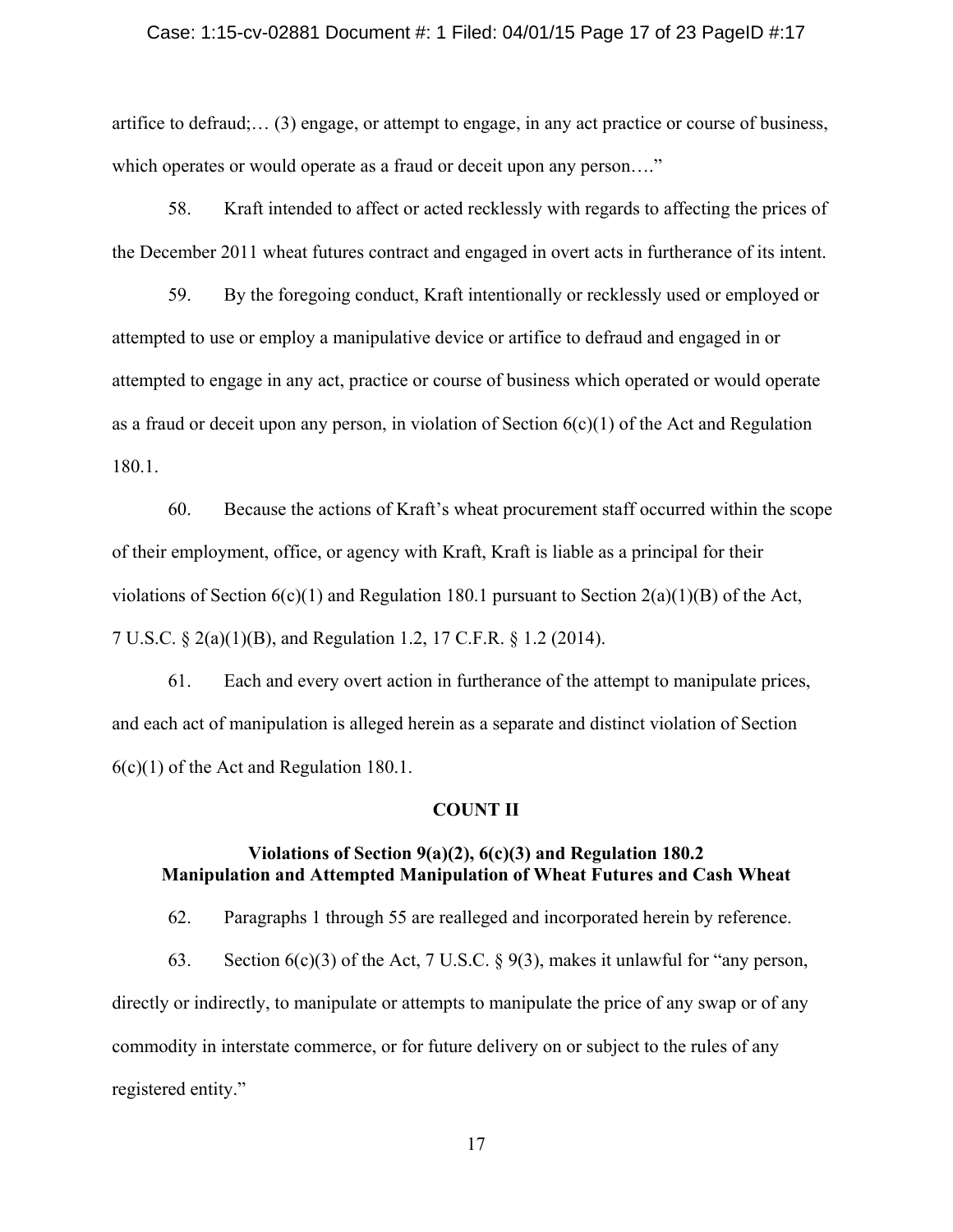#### Case: 1:15-cv-02881 Document #: 1 Filed: 04/01/15 Page 18 of 23 PageID #:18

64. Section 9(a)(2) of the Act, 7 U.S.C. § 13(a)(2), makes it unlawful for "[a]ny person to manipulate or attempt to manipulate the price of any commodity in interstate commerce, or for future delivery on or subject to the rules of any registered entity."

65. Regulation 180.2 makes it "unlawful for any person, directly or indirectly, to manipulate or attempt to manipulate the price of any swap, or of any commodity in interstate commerce, or for future delivery on or subject to the rules of any registered entity."

66. By the foregoing conduct, Kraft manipulated or attempted to manipulate the price of a commodity in interstate commerce or for future delivery on or subject to the rules of any registered entity, in violation of Sections 6(c)(3) and 9(a)(2) of the Act and Regulation 180.2.

67. Because the actions of Kraft's wheat procurement staff occurred within the scope of their employment, office, or agency with Kraft, Kraft is liable as a principal for their violations of Sections  $6(c)(3)$  and  $9(a)(2)$  of the Act and Regulation 180.2 pursuant to Section 2(a)(1)(B) of the Act, 7 U.S.C. § 2(a)(1)(B), and Regulation 1.2, 17 C.F.R. § 1.2 (2014).

68. Each and every overt action in furtherance of the attempt to manipulate prices, and each act of manipulation is alleged herein as a separate and distinct violation of Section  $6(c)(3)$  and  $9(a)(2)$  of the Act and Regulation 180.2.

## **COUNT III**

# **Violations of Section 4a(b) and (e) of the Act, and Regulation 150.2: Speculative Position Limits Violation**

69. Paragraphs 1 through 55 are realleged and incorporated herein by reference.

70. Section 4a(a) of the Act, 7 U.S.C. § 6a(a), authorizes the Commission to fix such limits on the positions which can be held on futures contracts. Section 4a(b)(2) of the Act prohibits any person directly or indirectly to control a net long or net short position in any commodity in excess of any position limit fixed by the Commission. Pursuant to this authority,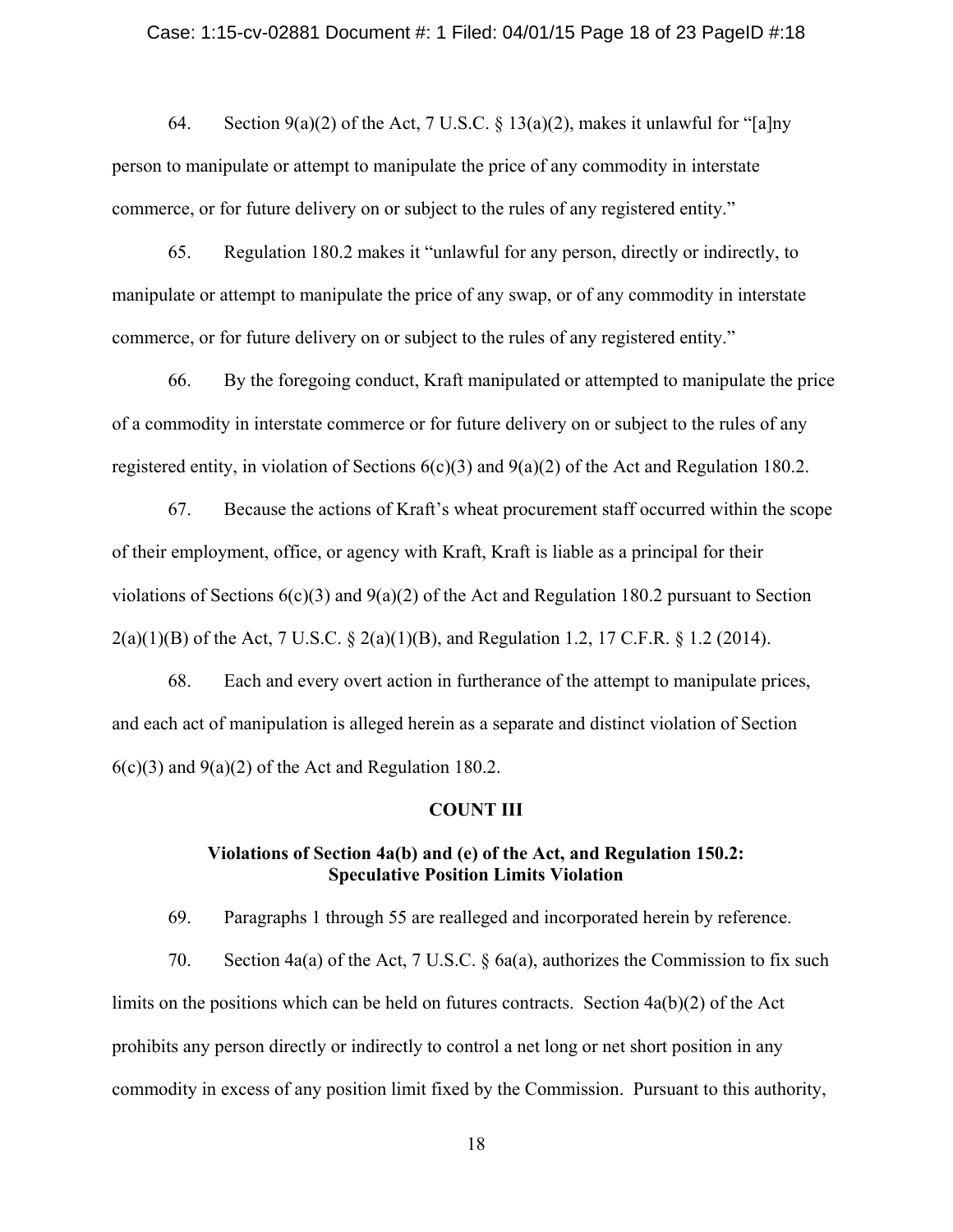#### Case: 1:15-cv-02881 Document #: 1 Filed: 04/01/15 Page 19 of 23 PageID #:19

the Commission enacted Regulation 150.2, 17 C.F.R. § 150.2 (2011), which, among other things, sets speculative position limits in wheat futures contracts.

71. Section 4a(e) of the Act, 7 U.S.C. § 6a(e), makes it unlawful for any individual to violate a rule of a contract market or board of trade setting limits on the net number of contracts that may be possessed or controlled by one person or entity if such rule was approved by the Commission.

72. During the time period covered by this Complaint, the speculative position limit set by the Commission in Regulation 150.2 and by the CME in CBOT Rule 559 for CBOT wheat futures contracts was 600 contracts during the spot month.

73. By exceeding the limit fixed by Commission Regulation 150.2 and the CBOT rules on December 2, 5, 6, 7, and 8, 2011, Kraft violated Section 4a(b) and (e) of the Act and Regulation 150.2, 17 C.F.R. § 150.2 (2011).

74. Each date on which Kraft exceeded the speculative position limit for December 2011 wheat constitutes a separate and distinct violation of Section 4a(b) and (e) of the Act and Regulation 150.2.

75. The acts, omissions, and failures of Kraft's employees, officers and agents set forth in paragraphs 1 through 54, above, occurred within the scope of the employees', officers' and agents' employment, office, or agency with Kraft. Therefore, Kraft is liable for its employees', officers' and agents' acts, omissions, and failures constituting violations of Section 4a(b) and (e) of the Act, pursuant to Section  $2(a)(1)(B)$  of the Act.

## **COUNT IV**

# **Violations of Sections 4c(a)(1) and (2) of the Act and Regulation 1.38(a): Wash Sales, Fictitious Sales and Noncompetitive Trading**

76. Paragraphs 1 through 55 are realleged and incorporated herein by reference.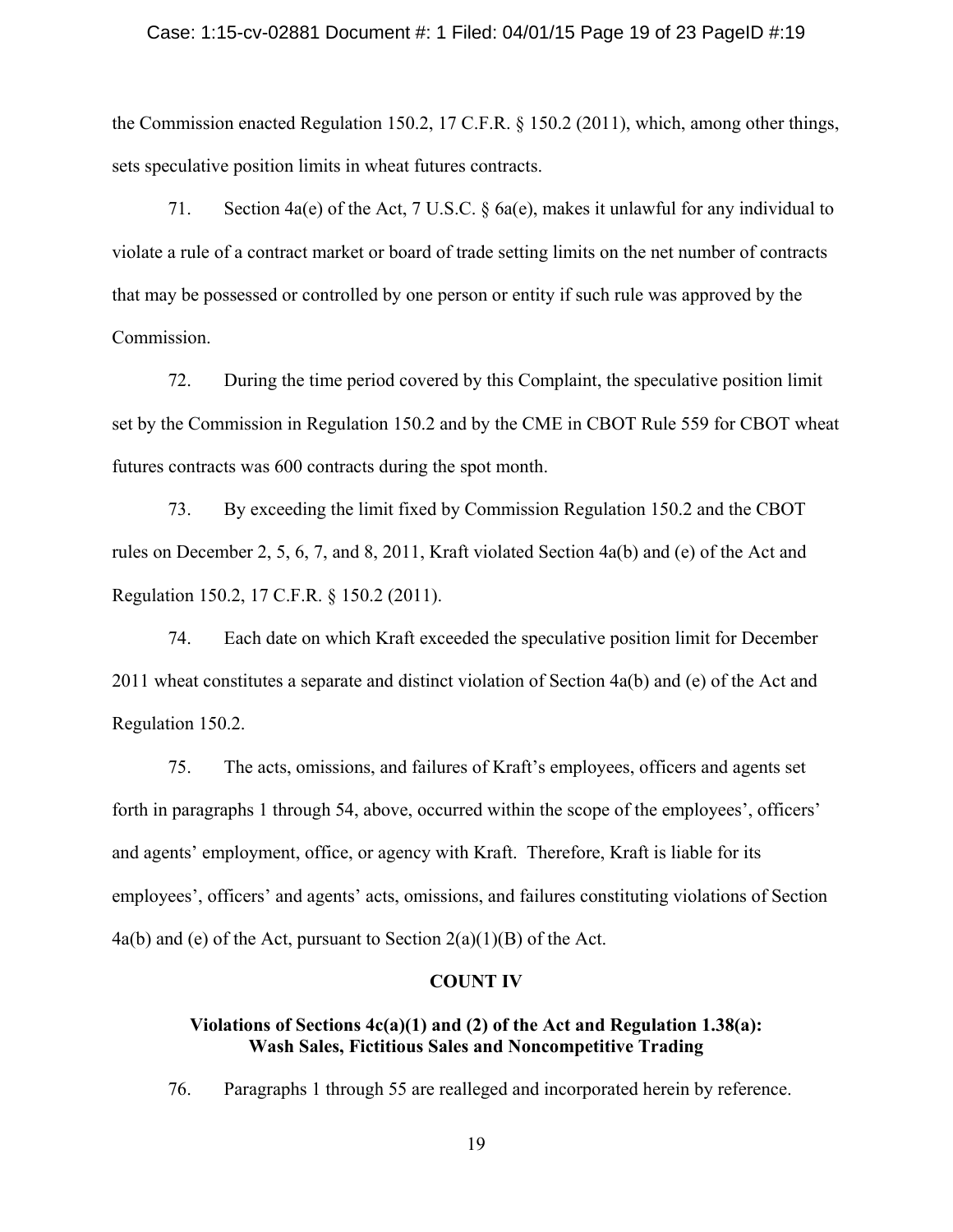## Case: 1:15-cv-02881 Document #: 1 Filed: 04/01/15 Page 20 of 23 PageID #:20

77. Sections 4c(a)(1) and (2) of the Act, read together, provide, in relevant part, "It shall be unlawful for any person to offer to enter into, enter into, or confirm the execution of a transaction . . . involving the purchase or sale of any commodity for future delivery . . . that  $(A)(i)$  is, is of the character of, or is commonly known to the trade as, a 'wash sale' or . . . (ii) is a fictitious sale; or (B) is used to cause any price to be reported, registered or recorded that is not a true and bona fide price."  $7 \text{ U.S.C. } §6c(a)(1)$  and (2).

78. Commission Regulation 1.38(a) provides, in relevant part:

*Competitive execution required; exceptions*. All purchases and sales of any commodity for future delivery . . . on or subject to the rules of a contract market shall be executed openly and competitively by open outcry or posting of bids and offers or by other equally open and competitive methods . . . during the regular hours prescribed by the contract market for trading in such commodity . . . *Provided, however*, That this requirement shall not apply to transactions which are executed noncompetitively in accordance with the written rules of the contract market which have been submitted to and approved by the Commission, specifically providing for the noncompetitive execution of such transactions.

79. CME Rule 538 and CBOT Rule 538 allow noncompetitive EFP transactions only when, among other things, the transactions involve two independent parties, result in the actual transfer of the cash commodity, and are supported by proper documentation.

80. The off-exchange transactions in which Kraft off-set short and long positions in its own accounts, and which Kraft reported to the CME as EFPs, were not done in accordance with the written rules regarding EFPs of the CME and CBOT because the two sides of the EFP transactions were not independent parties given that Kraft set the price of the transactions, the transactions did not transfer the cash commodity, and Kraft failed to maintain proper documentation of the transactions. Additionally, by engaging in these EFP transactions that were equal and offsetting in price Kraft avoided price competition and any market risk.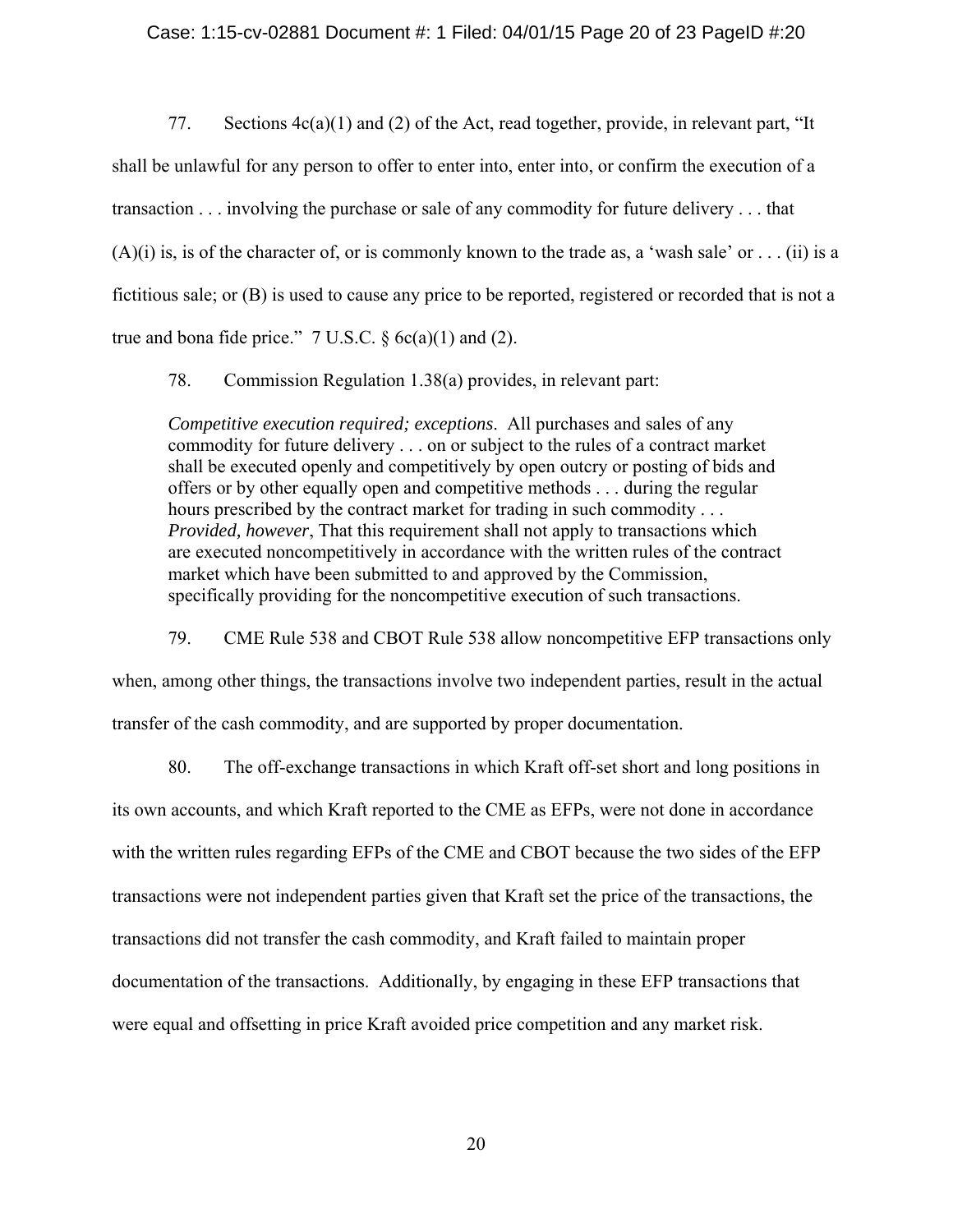#### Case: 1:15-cv-02881 Document #: 1 Filed: 04/01/15 Page 21 of 23 PageID #:21

Accordingly, these transactions constituted "wash sales" "fictitious sales" and noncompetitive trades in violation of Sections  $4c(a)(1)$  and (2) of the Act and Regulation 1.38.

81. Section 4c(a) of the Act also makes it unlawful to offer to enter into, enter into, or confirm the execution of a commodity futures transaction that "is used to cause any price to be reported, registered, or recorded that is not a true and bona fide price." 7 U.S.C. § 6c(a) (2012). Where a transaction is non-*bona fide* in violation of Regulation 1.38(a), the price reported for that transaction is also non-*bona fide*.

82. By entering into futures trades noncompetitively, in violation of Section 4c(a) of the Act and Regulation 1.38(a), and reporting those transactions to the CME or CBOT, Kraft also caused non-*bona fide* prices to be reported or recorded in violation of Section 4c(a)

83. Each instance in which Kraft engaged in a wash sale, fictitious sale or noncompetitive trade, and each instance where Kraft caused non-*bona fide* prices to be reported or recorded as described above from 2009 through January 2014 constitutes a separate and distinct violation of Sections  $4c(a)(1)$  and (2) of the Act and Regulation 1.38.

84. The acts, omissions, and failures of Kraft's employees, officers and agents set forth in paragraphs 1 through 54, above, occurred within the scope of the employees', officers' and agents' employment, office, or agency with Kraft. Therefore, Kraft is liable for its employees', officers' and agents' acts, omissions, and failures constituting violations of Section 4c(a) of the Act, pursuant to Section 2(a)(1)(B) of the Act, and Regulation 1.38.

## **VI. RELIEF REQUESTED**

WHEREFORE, for the reasons stated above, the Commission respectfully requests that this Court, as authorized by Section 6c of the Act, 7 U.S.C. § 13a-1 (2012), and pursuant to its own equitable powers: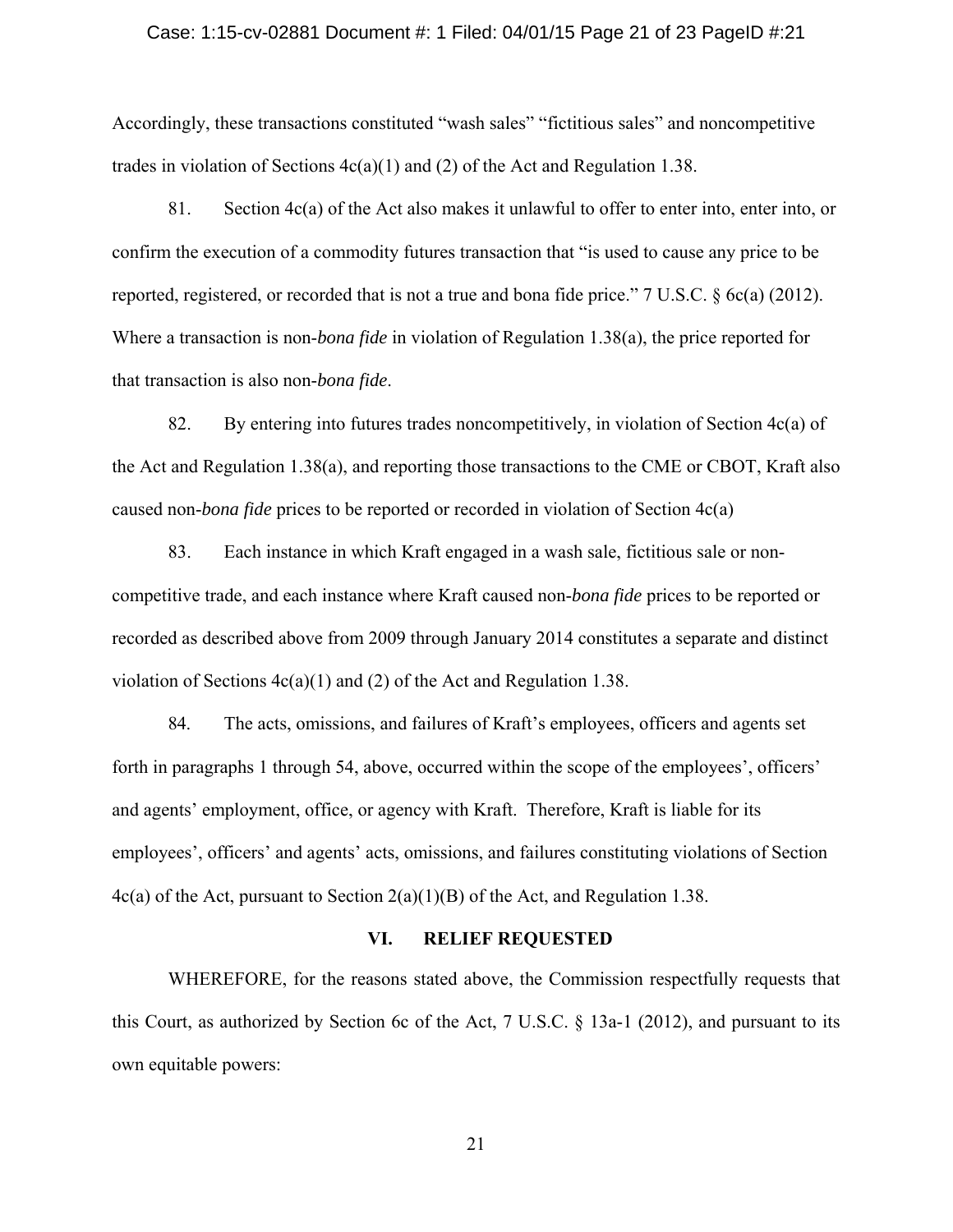#### Case: 1:15-cv-02881 Document #: 1 Filed: 04/01/15 Page 22 of 23 PageID #:22

A. Enter an order finding Kraft liable for violating Sections 4a(b)(2) and (e), 4c(a), 6(c)(1), 6(c)(3) and 9(a)(2), of the Act, 7 U.S.C. §§ 6a(b)(2) and (e), 6c(a), 9(1), 9(3), and 9(a)(2) (2012); Regulation 150.2, 17 C.F.R. § 150.2 (2011); and Regulations 1.38(a), 180.1, and 180.2, 17 C.F.R. § 1.38(a), 180.1 and 180.2 (2014);

B. Enter an order of permanent injunction prohibiting Kraft from violating Sections 4a(b)(2) and (e), 4c(a), 6(c)(1), 6(c)(3) and 9(a)(2) of the Act, 7 U.S.C. §§ 6a(b)(2) and (e), 6c(a), 9(1), 9(3) and 9(a)(2) (2012), and Regulations 1.38, 150.2, 180.1, and 180.2, 17 C.F.R. §§ 1.38(a), 150.2, 180.1, and 180.2 (2014);

C. Enter an order directing Kraft, and any successors thereof, to pay a civil monetary penalty in the amount of not more than the greater of: (1) triple the monetary gain to Kraft for each violation of the Act; or (2) \$1 million for each violation of Section  $6(c)(1)$ ,  $6(c)(3)$  or  $9(a)(2)$  of the Act, and \$140,000 for each additional violation of the Act, plus post-judgment interest;

D. Enter an order directing Kraft to disgorge all benefits derived, directly or indirectly, from acts or practices that constitute violations of the Act and Regulations, including pre- and post-judgment interest;

E. Enter an order requiring Kraft, and any successors thereof, to pay costs and fees as permitted by 28 U.S.C. §§ 1920 and 2412(a)(2) (2012); and

F. Enter an order providing such other remedial ancillary relief as the Court may deem necessary and appropriate under the circumstances.